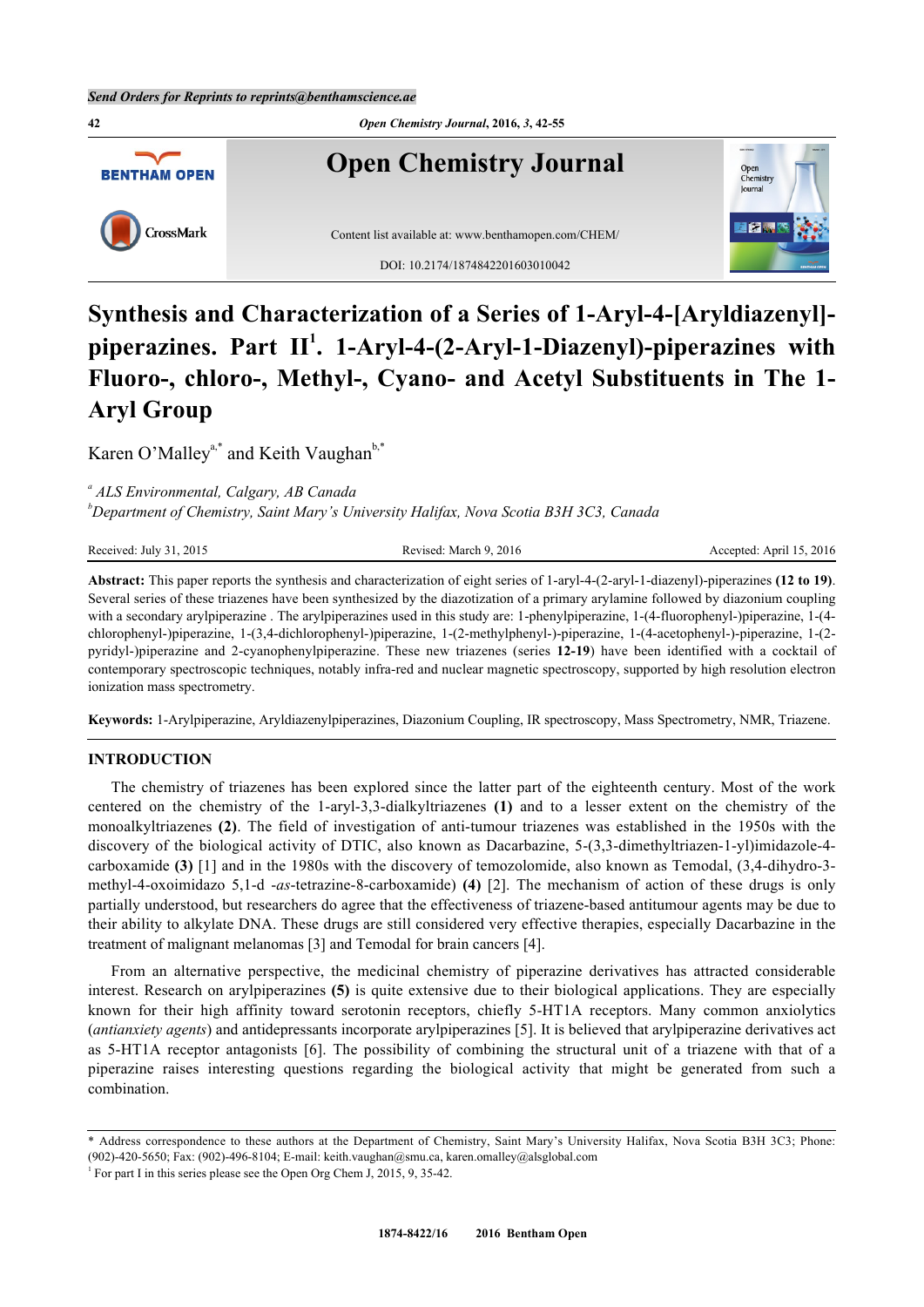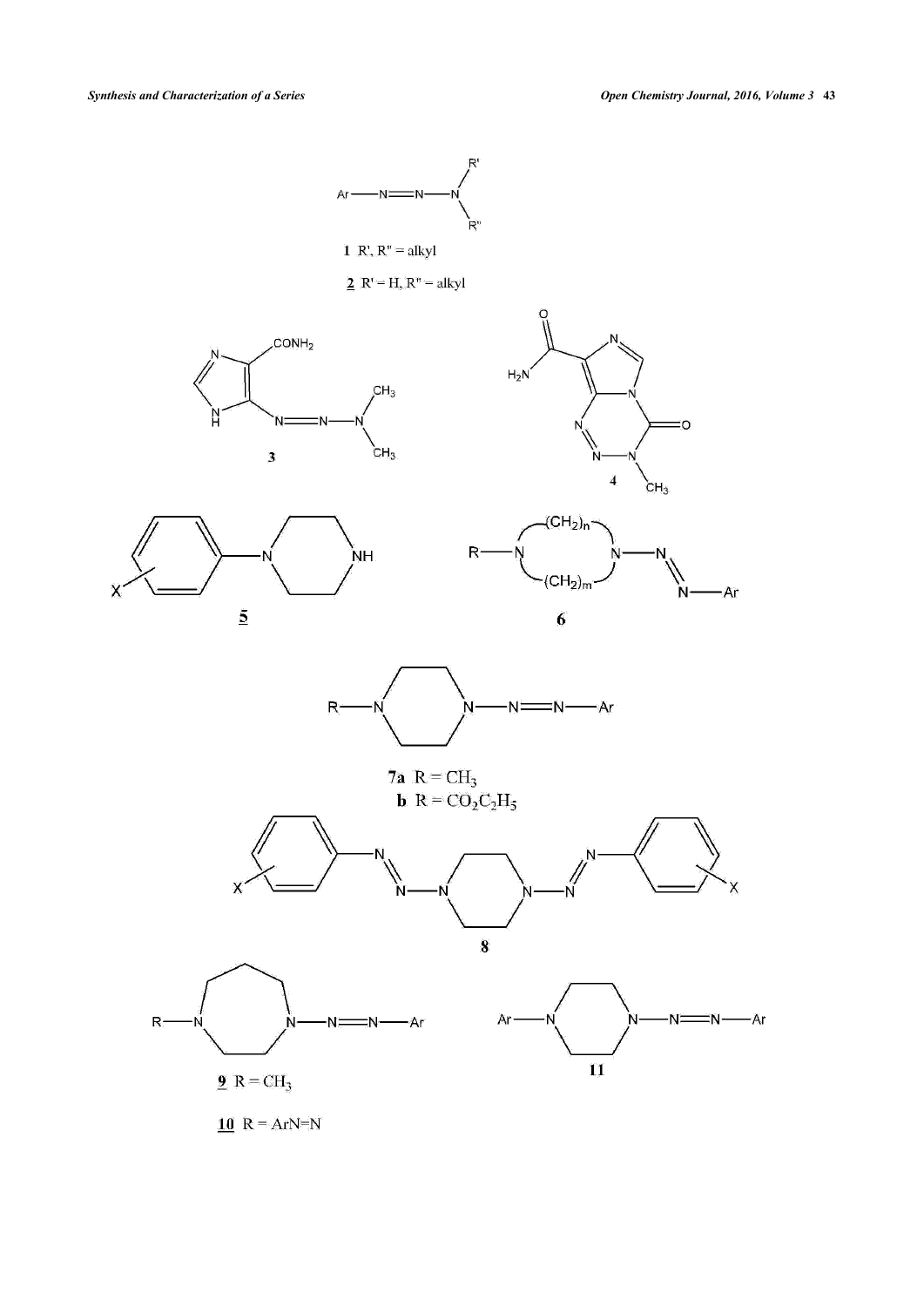#### **44** *Open Chemistry Journal, 2016, Volume 3 O'Malley and Vaughan*

Vaughan *et al*. recently explored and expanded the range of triazene derivatives of piperazines in a series of papers. The structures investigated use  $(1, x)$ -diazocycloalkanes **(6)** where  $m = 1$  or 2 and  $n = 2, 3, 4$ , or 5, as the general structure. The specific structures varied the R moiety, the homology of the piperazine ring, or a combination of the two. In a previous report[[7\]](#page-13-1), the 1-(2-aryl-1-diazenyl-) 4-methylpiperazines **(7a)** were prepared by reaction of 1 methylpiperazine with the appropriate diazonium salt; this work also reported the analogous synthesis of the Nethoxycarbonylpiperazines **(7b)**. A subsequent study [\[8](#page-13-2)] of the diazonium coupling reaction with piperazine itself in 2 : 1 proportions resulted in the isolation and identification of the bis-triazene series **(8)**. Some of the compounds in this series had been previously synthesized, but characterization had not been in depth [\[9](#page-13-3)].

A further paper in Vaughan's series [[10\]](#page-13-4) studied the effects of different piperazine ring homology, specifically diazepanes **(9 and 10)**. One possible direction for further study arising from these papers would involve the synthesis of a series of compounds maintaining the (1, *x*)-diazocycloalkane base structure **(6)** with the piperazine ring, while further adding to different functional groups on the R group. The R group has included alkylated and esterified substituents, as well as the aryldiazenyl group in *bis*-triazenes **(8 - 10)**. A logical next step would be to synthesize a series with the R group as an aryl moiety **(11)**. This extension will further add to the information on similar series, and provide a synthetic method for future studies. Additional interest in these new compounds is derived from the potential medicinal applications of compounds of type **11**.

In this paper, several novel compounds of a new series of triazenes **(12-17)** have been synthesized and characterized.

The series has also been extended to the triazene series **(18 and 19)**.

All compounds have been purified and characterized by IR and NMR spectroscopy and high resolution mass spectrometry (EI).

## **EXPERIMENTAL**

For details of the experimental methods such as IR, NMR, mass spectrometry, melting point measurement, *etc*., see any of the prior references of this author [[7,](#page-13-1) [8,](#page-13-2) [10\]](#page-13-4).

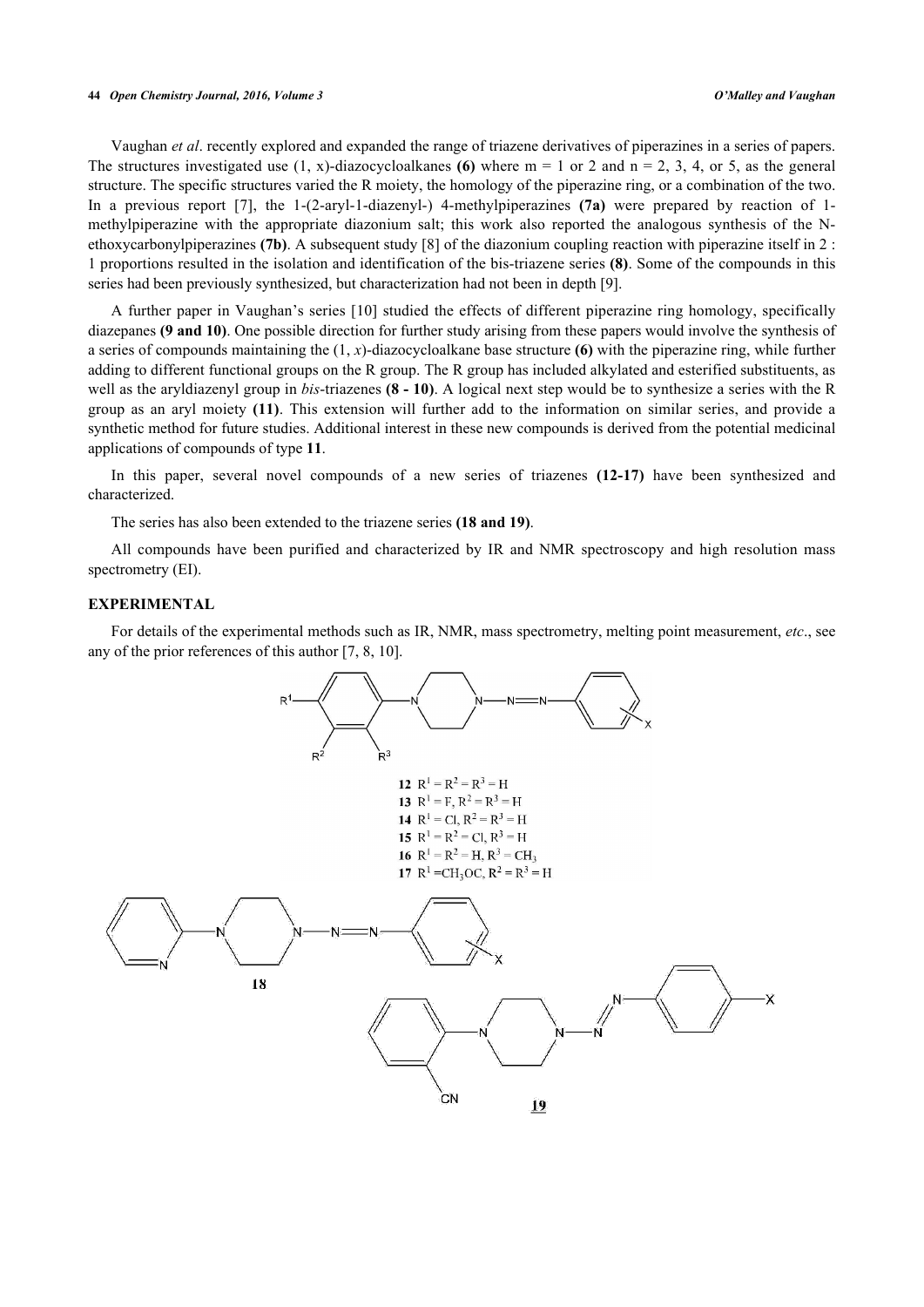# **1-Aryl-4-(2-aryl-1-Diazenyl)-Piperazines (Series 12 to 19 Inclusive)**

## *General Procedure*

An aromatic primary amine (0.010 mol) was dissolved in 3M HCl (12.0 mL), and placed in an ice bath to cool to 0ºC. Sodium nitrite (0.011 mol), dissolved in water (3.0 mL) was added to the solution, and stirred for 0.5 hours. Concurrently, the appropriate aryl-piperazine (0.011 mol) was dissolved in water (1.0 mL), and cooled to 0ºC. If necessary to dissolve the alkylpiperazine, a small amount of 3M HCl (1.0 to 3.0 mL) was added. The piperazine solution was added slowly to the diazonium salt solution, and the resulting mixture was stirred for 0.5 hours. The solution was then neutralized with saturated sodium bicarbonate and left stirring in the cold for two hours. The product was collected using vacuum filtration if it was a solid and by extraction procedures if it was an oil. The solids were purified by recrystallization using an appropriate solvent. Oily products were isolated by extraction of the aqueous reaction mixture with dichloromethane, drying the organic layer over anhydrous magnesium sulphate, followed by evaporation of the solvent under vacuum.

# **RESULTS AND DISCUSSION**

# **1-Aryl-4-(2-aryl-1-diazenyl)-piperazines: Synthesis**

1-Aryl-4-(2-aryl-1-diazenyl)-piperazines (Series **12**-**17**) were produced in good to excellent yields (20 - 99%) by reaction of a diazonium salt with a specific N-arylpiperazine. Physical data and IR spectroscopic data of these compounds are listed in Tables **[1](#page-3-0)**-**[6](#page-5-0)**. The integrity of all compounds was verified by high-resolution mass spectrometry (EI) (see Tables **[7](#page-5-1)**-**[12](#page-6-0)**). { See structures in the Introduction section above.}

| Series # | X                      | $\frac{0}{0}$<br>Yield | M.P. (C)    | Recr. Solv. | Crystal<br>Appearance       |                     | IR $(cm-1)$       |
|----------|------------------------|------------------------|-------------|-------------|-----------------------------|---------------------|-------------------|
| 12c      | $p$ -CH <sub>3</sub>   | 39                     | $164 - 166$ | Ethanol     | Tiny pale<br>Yellow needles | OOP                 | 819               |
| 12d      | $p$ -Br                | 55                     | $157 - 159$ | Ethanol     | Tiny<br>Orange needles      | <b>OOP</b>          | 830               |
| 12e      | $p$ -OCH <sub>3</sub>  | 20                     | $182 - 184$ | Ethanol     | lustrous metallic<br>Plates | <b>OOP</b><br>$C-O$ | 834<br>1157, 1245 |
| 12f      | $p$ -COCH <sub>3</sub> | 51                     | $165 - 167$ | Ethanol     | Small<br>Orange plates      | OOP<br>$C=O$        | 843<br>1681       |
| 12g      | $p$ -Cl                | 38                     | $161 - 162$ | Ethanol     | Lustrous gold<br>Plates     | OOP                 | 834               |
| 12i      | $o$ -Br                | 95                     | Oil         | Oil         | ۰                           | <b>OOP</b>          | 760               |

#### <span id="page-3-0"></span>**Table 1. Summary of physical and IR spectroscopic data of the 1-phenyl-4-(2-aryl-1-diazenyl)-piperazine series (12).**

**Table 2. Summary of physical and IR spectroscopic data of the 1-(4-fluorophenyl)-4-(2-aryl-1-diazenyl)-piperazine series (13).**

| Series #        | X                                    | $\frac{0}{0}$<br>Yield | M.P. $(^{\circ}C)$ | Recr. Solv. | Crystal<br>appearance        | IR $(cm-1)$                  |                     |
|-----------------|--------------------------------------|------------------------|--------------------|-------------|------------------------------|------------------------------|---------------------|
| 13a             | $p$ -CO <sub>2</sub> CH <sub>3</sub> | 99                     | $151.8 - 152.4$    | Ethanol     | Orange<br>Fibrous<br>Needles | <b>OOP</b><br>$C=O$<br>$C-O$ | 865<br>1710<br>1277 |
| 13 <sub>b</sub> | $p$ -Br                              | 99                     | $185.9 - 186.5$    | Ethanol     | Tiny pale<br>Yellow needles  | <b>OOP</b>                   | 837                 |
| 13c             | $p$ -CH <sub>3</sub>                 | 72                     | $171.9 - 172.8$    | Ethanol     | Pale flesh-colored<br>plates | <b>OOP</b>                   | 814                 |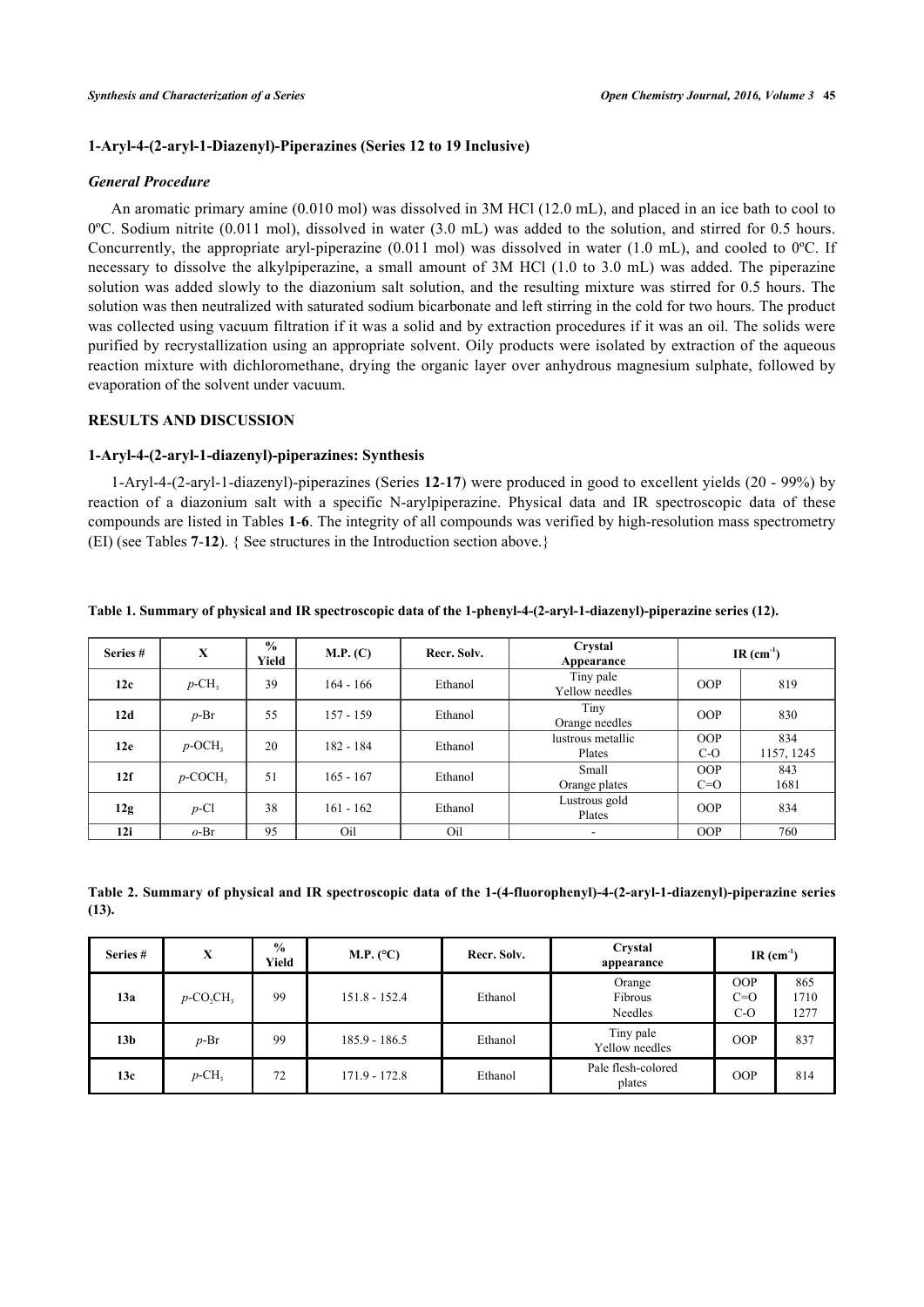| Series #        | $\mathbf{x}$                         | % Yield | M.P. (°C)       | Recr. Solv.   | Crystal<br>Appearance            |                               | IR $(cm-1)$         |
|-----------------|--------------------------------------|---------|-----------------|---------------|----------------------------------|-------------------------------|---------------------|
| 14a             | $p$ -CO <sub>2</sub> CH <sub>3</sub> | 36      | $211.0 - 211.8$ | Ethanol       | Orange-Yellow<br>Needles         | <b>OOP</b><br>$C=O$<br>$C-O$  | 865<br>1704<br>1272 |
| 14 <sub>b</sub> | $p$ -CN                              | 49      | $185.3 - 186.0$ | Ethanol       | Gold needles                     | <b>OOP</b><br>$C \equiv N$    | 850<br>2218         |
| 14c             | $p$ -Br                              | 93      | $226.8 - 227.8$ | Ethanol       | Creamy yellow<br>Needles         | <b>OOP</b>                    | 837                 |
| 14d             | $p$ -CH <sub>3</sub>                 | 52      | $195.2 - 196.3$ | Ethanol       | Pale pink<br>Needles             | <b>OOP</b>                    | 816                 |
| 14e             | $p$ -OCH <sub>3</sub>                | 30      | $192.9 - 194.0$ | Ethanol       | Pale pink<br>Plates              | <b>OOP</b><br>$C-O$           | 836<br>1028, 1240   |
| 14f             | $p$ -NO <sub>2</sub>                 | 89      | $218.5 - 221.4$ | Ethyl acetate | Lustrous<br>Blood-red<br>needles | <b>OOP</b><br>NO <sub>2</sub> | 863<br>1327, 1506   |

**Table 3. Summary of physical and IR spectroscopic data of the 1-(4-chlorophenyl)-4-(2-aryl-1-diazenyl)-piperazine series (14).**

**Table 4. Summary of physical and IR spectroscopic data of the 1-(3, 4-dichlorophenyl)-4-(2-aryl-1-diazenyl)-piperazine series (15).**

| Series #        | $\mathbf{X}$          | % Crude | M.P. $(^{\circ}C)$ | Recr. Solv. | Crystal<br>Appearance                 |                               | $IR(cm^1)$        |
|-----------------|-----------------------|---------|--------------------|-------------|---------------------------------------|-------------------------------|-------------------|
| 15a             | $p$ -CN               | 98      | $162 - 163$        | Ethanol     | <b>Fibrous</b><br>Off-white<br>Prisms | <b>OOP</b><br>$C \equiv N$    | 842<br>2223       |
| 15 <sub>b</sub> | $p$ -CHOCH,           | 98      | $155 - 156$        | Ethanol     | Lustrous reddish<br>gold plates       | <b>OOP</b><br>$C=O$           | 846<br>1675       |
| 15c             | $p$ -Br               | 55      | $146 - 147$        | Ethanol     | Light brown needles                   | <b>OOP</b>                    | 836               |
| 15d             | $p$ -OCH <sub>2</sub> | 34      | 131 - 133          | Ethanol     | Pale pink needles                     | <b>OOP</b><br>$C-O$           | 837<br>1034, 1245 |
| 15e             | $p-NO$ ,              | 53      | $150 - 151$        | Ethanol     | Small lustrous red<br>Needles         | <b>OOP</b><br>NO <sub>2</sub> | 851<br>1339, 1595 |
| 15f             | $p$ -CH <sub>3</sub>  | 36      | $130.3 - 130.9$    | Ethanol     | Small pale pink<br>Needles            | <b>OOP</b>                    | 823               |
| 15g             | $3-py$                | 104     | Oil                | Oil         | $\overline{\phantom{a}}$              | <b>OOP</b>                    | 838               |
| 15h             | $m$ -CF <sub>2</sub>  | 48      | Oil                | Oil         | ۰                                     | <b>OOP</b>                    | 803               |

# **Table 5. Summary of physical and IR spectroscopic data of the 1-(ortho-tolyl)-4-(2-aryl-1-diazenyl)-piperazine series (16).**

| Series #   | $\mathbf{x}$                                       | % Yield | M.P. $(^{\circ}C)$ | Recr. Solv. | Crystal<br>Appearance        |                              | $IR$ (cm-1)               |
|------------|----------------------------------------------------|---------|--------------------|-------------|------------------------------|------------------------------|---------------------------|
| 16a        | $p$ -NO <sub>2</sub>                               | 46      | $143.0 - 144.1$    | Cyclohexane | Blood-red<br>Needles         | <b>OOP</b><br>NO2            | 855<br>1321, 1507         |
| 16b        | $p$ -Cl                                            | 60      | $104.9 - 105.5$    | Ethanol     | Creamy yellow<br>needles     | <b>OOP</b>                   | 846                       |
| 16c        | $p$ -CO <sub>2</sub> C <sub>2</sub> H <sub>5</sub> | 62      | $105.5 - 106.1$    | Ethanol     | Large orange<br>needles      | <b>OOP</b><br>$C=O$<br>$C-O$ | 859<br>1711<br>1269       |
| 16d        | $p$ -COCH <sub>3</sub>                             | 53      | $115.1 - 115.9$    | Ethanol     | Red-gold<br>lustrous needles | <b>OOP</b><br>$C=O$          | 845<br>1675               |
| <b>16e</b> | $p$ -CONH,                                         | 11      | $222.2 - 223.4$    | Ethanol     | Orange prisms                | OOP<br>$C=O$<br>N-H          | 857<br>1658<br>3289, 3328 |
| 16f        | $p$ -OCH <sub>3</sub>                              | 53      | $131.6 - 133.2$    | Cyclohexane | Dark red prisms              | <b>OOP</b><br>$C-O$          | 833<br>1010, 1242         |
| 16g        | H                                                  | 61      | Oil                | Oil         | ۰                            | <b>OOP</b>                   | 813                       |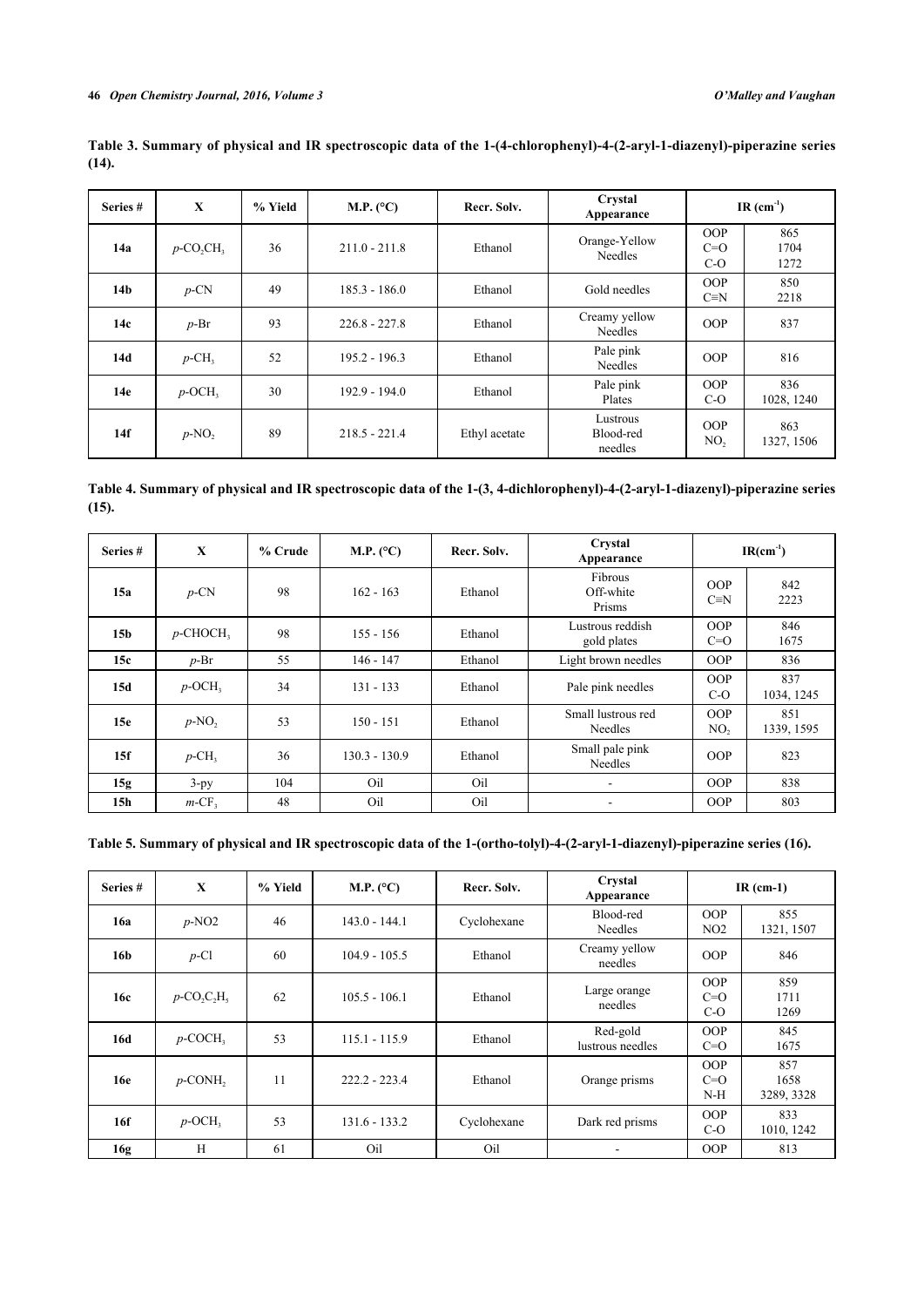| Series #        | X                                    | % Yield | M.P. $(^{\circ}C)$ | Recr. Solv. | Crystal<br>Appearance        | IR $(cm-1)$                                            |                               |
|-----------------|--------------------------------------|---------|--------------------|-------------|------------------------------|--------------------------------------------------------|-------------------------------|
| 17a             | $p$ -CO <sub>2</sub> CH <sub>3</sub> | 98      | $235.3 - 236.1$    | Ethanol     | Yellow prisms                | <b>OOP</b><br>$C=O$ ester<br>$C=O$ ketone<br>C-O ester | 861<br>1706<br>1664<br>1280   |
| 17 <sub>b</sub> | $p$ -Br                              | 93      | $231.6 - 232.4$    | Ethanol     | Pale yellow<br>prisms        | <b>OOP</b><br>$C=O$ ketone                             | 837<br>1659                   |
| 17c             | $p$ -CH <sub>3</sub>                 | 65      | $193.7 - 194.6$    | Ethanol     | Lustrous pink<br>plates      | OOP<br>$C=O$ ketone                                    | 847<br>1674                   |
| 17d             | p-NO <sub>2</sub>                    | 90      | 217-218            | Ethanol     | Fine rusty-<br>red needles   | $C = O$ ketone<br>Nitro group<br>OOP                   | 1665<br>1513 &<br>1337<br>861 |
| 17e             | $p$ -CN                              | 90      | 150-165            |             | Amorphous<br>brown clumps    | $C \equiv N$<br>$C = O$ ketone<br><b>OOP</b>           | 2222<br>1658<br>843           |
| 17f             | $p$ -CO <sub>2</sub> Et              | 93      | 177-178            | Ethanol     | Fine Lemon-<br>yellow prisms | $C=O$ ester<br>$C = O$ ketone<br>$C=0$<br><b>OOP</b>   | 1705<br>1664<br>1282<br>859   |
| 17g             | H                                    | 94      | 179-180            | Ethanol     | Fine pale<br>yellow plates   | $C = O$ ketone<br>OOP para<br>OOP mono                 | 1673<br>817<br>771            |

# <span id="page-5-0"></span>**Table 6. Summary of physical and IR spectroscopic data of the 1-(4-acetophenyl)-4-(2-aryl-1-diazenyl)-piperazine series (17).**

# <span id="page-5-1"></span>**Table 7. Summary of mass spectroscopic data of the 1-phenyl-4-(2-aryl-1-diazenyl)-piperazine series (12).**

| Series # | X                      | Formula               | Calc. Mass (amu) | <b>Found Mass (amu)</b> |
|----------|------------------------|-----------------------|------------------|-------------------------|
| 12c      | $p$ -CH <sub>3</sub>   | $C_{17}H_{20}N_4$     | 280.1688         | 280.1697                |
| 12d      | $p$ -Br                | $C_{16}H_{17}N_{4}Br$ | 344.0636         | 344.0632                |
| 12e      | $p$ -OCH <sub>3</sub>  | $C_{17}H_{20}N_4O$    | 296.1637         | 296.1622                |
| 12f      | $p$ -COCH <sub>3</sub> | $C_{18}H_{20}N_4O$    | 308.1637         | 308.1636                |
| 12g      | $p$ -Cl                | $C_{16}H_{17}N_{4}Cl$ | 300.1142         | 300.1143                |
| 12i      | $o$ -Br                | $C_{16}H_{17}N_{4}Br$ | 344.0636         | 344.0653                |

# **Table 8. Summary of mass spectroscopic data of the 1-(4-fluorophenyl)-4-(2-aryl-1-diazenyl)-piperazine series (13).**

| Series # |                                      | Formula                | Calc. Mass (amu) | <b>Found Mass (amu)</b> |
|----------|--------------------------------------|------------------------|------------------|-------------------------|
| 13a      | $p$ -CO <sub>2</sub> CH <sub>2</sub> | $C_{18}H_{19}N_4O_2F$  | 342.1492         | 342.1487                |
| 13b      | $p$ -Br                              | $C_{16}H_{16}N_{4}FBr$ | 362.0542         | 362.0525                |
| 13c      | $p$ -CH <sub>3</sub>                 | $C_{17}H_{19}N_{4}F$   | 298.1594         | 298.1603                |

# **Table 9. Summary of mass spectroscopic data of the 1-(4-chlorophenyl)-4-(2-aryl-1-diazenyl)-piperazin series (14).**

| Series #        |                                      | Formula                 | Calc. Mass (amu) | <b>Found Mass (amu)</b> |
|-----------------|--------------------------------------|-------------------------|------------------|-------------------------|
| 14a             | $p$ -CO <sub>2</sub> CH <sub>3</sub> | $C_{18}H_{19}N_4O_2Cl$  | 358.1196         | 358.1195                |
| 14 <sub>b</sub> | $p$ -CN                              | $C_{17}H_{16}N_5Cl$     | 325.1094         | 325.1101                |
| 14c             | $p$ -Br                              | $C_{16}H_{16}N_{4}ClBr$ | 378.0247         | 378.0248                |
| 14d             | $p$ -CH <sub>3</sub>                 | $C_{17}H_{19}N_4Cl$     | 314.1298         | 314.1295                |
| 14e             | $p$ -OCH <sub>3</sub>                | $C_{17}H_{19}N_4OCl$    | 330.1247         | 330.1239                |
| 14f             | $p$ -NO <sub>2</sub>                 | $C_{16}H_{16}N_5O_2Cl$  | 345.0992         | 345.1000                |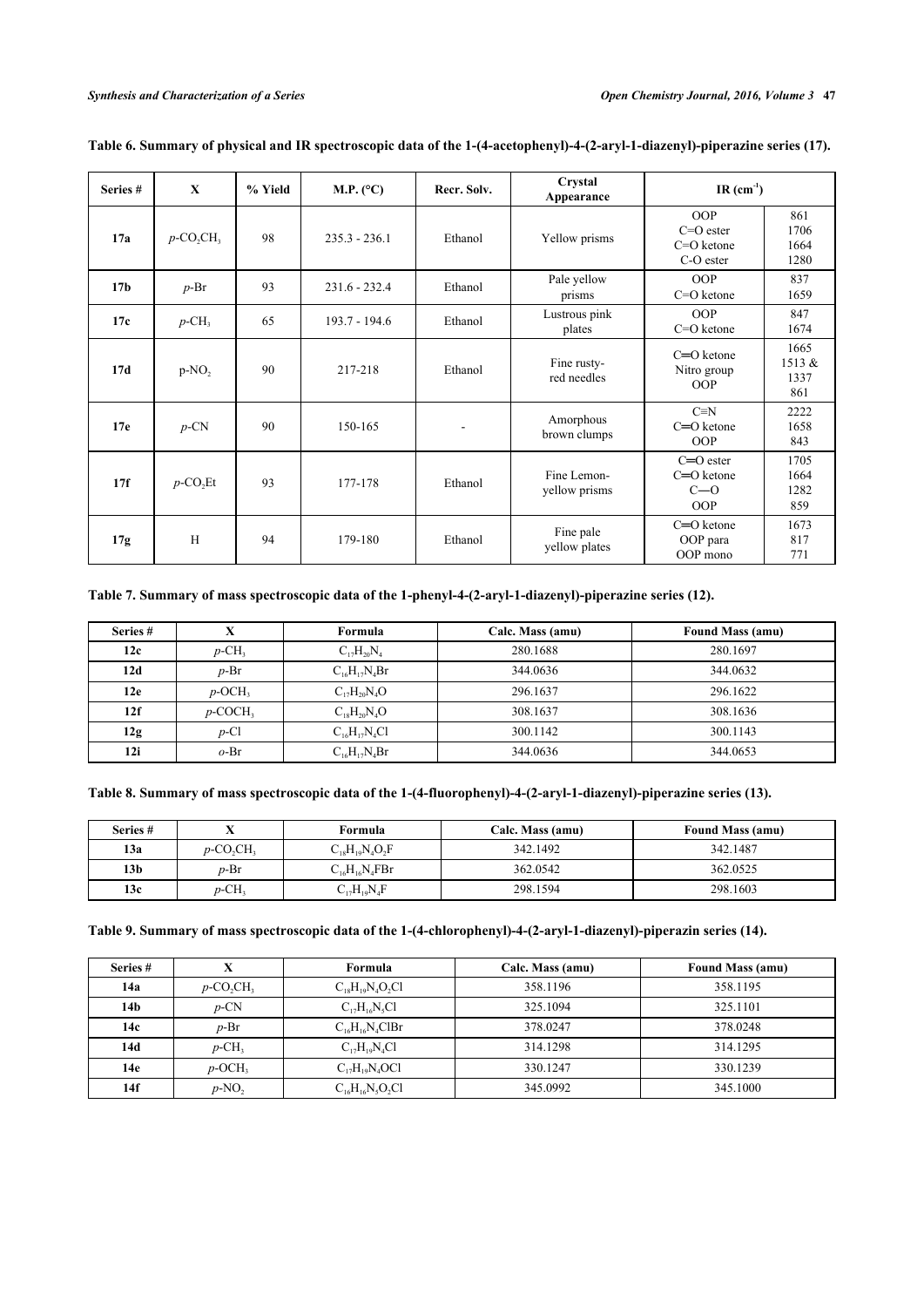| Series #        | X                      | Formula                    | Calc. Mass (amu) | <b>Found Mass (amu)</b> |
|-----------------|------------------------|----------------------------|------------------|-------------------------|
| 15a             | $p$ -CN                | $C_{17}H_{15}N_5C_{12}$    | 359.0704         | 359,0700                |
| 15b             | $p$ -COCH <sub>3</sub> | $C_{18}H_{18}N_4OC_{12}$   | 376.0857         | 376.0846                |
| 15c             | $p-Br$                 | $C_{16}H_{15}N_4C_{12}Br$  | 411.9857         | 411.9848                |
| 15d             | $p$ -OCH <sub>3</sub>  | $C_{17}H_{18}N_4OC_{12}$   | 364.0857         | 364.0821                |
| 15e             | $p$ -NO <sub>2</sub>   | $C_{16}H_{15}N_5O_2C_{12}$ | 379.0602         | 379.0613                |
| 15f             | $p$ -CH <sub>3</sub>   | $C_{17}H_{18}N_4C_{12}$    | 348,0908         | 348.0917                |
| 15g             | $3 - py$               | $C_{15}H_{15}N_5C_{12}$    | 335.0704         | 335,0700                |
| 15 <sub>h</sub> | $m$ -CF <sub>3</sub>   | $C_{17}H_{15}N_4F_3C_{12}$ | 402.0626         | 402.0611                |

**Table 10. Summary of mass spectroscopic data of the 1-(3, 4-dichlorophenyl)-4-(2-aryl-1-diazenyl)-piperazine series (15).**

**Table 11. Summary of mass spectroscopic data of the 1-(ortho-tolyl)-4-(2-aryl-1-diazenyl)-piperazine series (16).**

| Series #   | X                                                  | Formula              | Calc. Mass (amu) | <b>Found Mass (amu)</b> |
|------------|----------------------------------------------------|----------------------|------------------|-------------------------|
| 16a        | $p$ -NO <sub>2</sub>                               | $C_{17}H_{19}N_5O_2$ | 325.1538         | 325.1548                |
| 16b        | $p$ -Cl                                            | $C_{17}H_{19}N_4Cl$  | 314.1298         | 314.1298                |
| 16c        | $p$ -CO <sub>2</sub> C <sub>2</sub> H <sub>5</sub> | $C_{20}H_{24}N_4O_2$ | 352.1899         | 352.1881                |
| 16d        | $p$ -COCH <sub>3</sub>                             | $C_{19}H_{22}N_4O$   | 322.1793         | 322.1801                |
| <b>16e</b> | $p$ -CONH,                                         | $C_{18}H_{21}N_5O$   | 323.1746         | 323.1751                |
| 16f        | $p$ -OCH <sub>3</sub>                              | $C_{18}H_{22}N_4O$   | 310.1793         | 310.1797                |
| 16g        | H                                                  | $C_{17}H_{20}N_4$    | 280.1688         | 280.1689                |

The 1-(2-pyridyl)-4-(2-aryl-1-diazenyl-)piperazines (series **18**) were prepared by diazotization of the arylamine and coupling with 1-(2-pyridyl-)piperazine. The 1-(2-cyanophenyl)-4-(2-aryl-1-diazenyl-)piperazines (series **19**) were prepared by diazotization of the aryl amine and coupling with 1-(2-cyanophenyl-)piperazine. Physical data and infrared frequencies of the compounds of **18** and **19** are provided in Tables **[13](#page-6-1)** and **[15](#page-7-0)**. Mass spectrometric data on these compounds are given in Tables **[14](#page-7-1)** and **[16](#page-7-2)**.

<span id="page-6-0"></span>

| Table 12. Summary of mass spectroscopic data of the 1-(4-acetophenyl)-4-(2-aryl-1-diazenyl)-piperazine series (17). |  |  |  |
|---------------------------------------------------------------------------------------------------------------------|--|--|--|
|                                                                                                                     |  |  |  |

| Series #        |                                      | Formula                | Calc. Mass (amu) | <b>Found Mass (amu)</b> |
|-----------------|--------------------------------------|------------------------|------------------|-------------------------|
| 17a             | $p$ -CO <sub>2</sub> CH <sub>3</sub> | $C_{20}H_{22}N_4O_3$   | 366.1692         | 366.1682                |
| 17 <sub>b</sub> | $p$ -Br                              | $C_{18}H_{19}N_4OBr$   | 386.0742         | 386.0726                |
| 17c             | $p$ -CH <sub>3</sub>                 | $C_{19}H_{22}N_4O$     | 322.1793         | 322.1801                |
| 17e             | $p$ -CN                              | $C_{19}H_{19}N_5ONa$   | 356.1482         | 356.1483                |
| 17f             | $p$ -CO <sub>2</sub> Et              | $C_{21}H_{24}N_4O_3Na$ | 403.1741         | 403.1726                |

<span id="page-6-1"></span>

| Table 13. Summary of physical and IR spectroscopic data of the 1-(2-pyridyl)-4-(2-aryl-1-diazenyl)-piperazine series (18). |  |  |  |  |
|----------------------------------------------------------------------------------------------------------------------------|--|--|--|--|
|----------------------------------------------------------------------------------------------------------------------------|--|--|--|--|

| Series #        | $\mathbf{X}$                         | % Yield | M.P. $(^{\circ}C)$ | Recr. Solv. | <b>Crystal Appearance</b>         |                               | IR $(cm-1)$         |
|-----------------|--------------------------------------|---------|--------------------|-------------|-----------------------------------|-------------------------------|---------------------|
| 18a             | $p$ -NO <sub>2</sub>                 | 71      | $197.5 - 198.2$    | Ethanol     | Tiny orange-red<br>prisms         | <b>OOP</b><br>NO <sub>2</sub> | 855<br>1333, 1504   |
| 18 <sub>b</sub> | $p$ -CN                              | 69      | $150.2 - 151.1$    | Ethanol     | Lustrous creamy-<br>orange plates | <b>OOP</b><br>$C \equiv N$    | 835<br>2217         |
| 18c             | $3$ -py                              | 79      | Oil                | Oil         | Lustrous metallic<br>needles      | <b>OOP</b>                    | 810                 |
| 18d             | $p$ -CO <sub>2</sub> CH <sub>3</sub> | 59      | $146.3 - 147.0$    | Ethanol     | Yellow prisms                     | <b>OOP</b><br>$C=O$<br>$C-O$  | 855<br>1710<br>1282 |
| <b>18e</b>      | $p$ -COCH <sub>3</sub>               | 61      | $166.4 - 166.8$    | Ethanol     | Buff prisms                       | <b>OOP</b><br>$C=O$           | 850<br>1672         |
| 18f             | $p$ -CH <sub>3</sub>                 | 55      | $111.7 - 112.3$    | Ethanol     | Off-white<br>needles              | OOP                           | 844                 |
| 18g             | $o-Br$                               | 74      | Oil                | Oil         | ۰                                 | <b>OOP</b>                    | 756                 |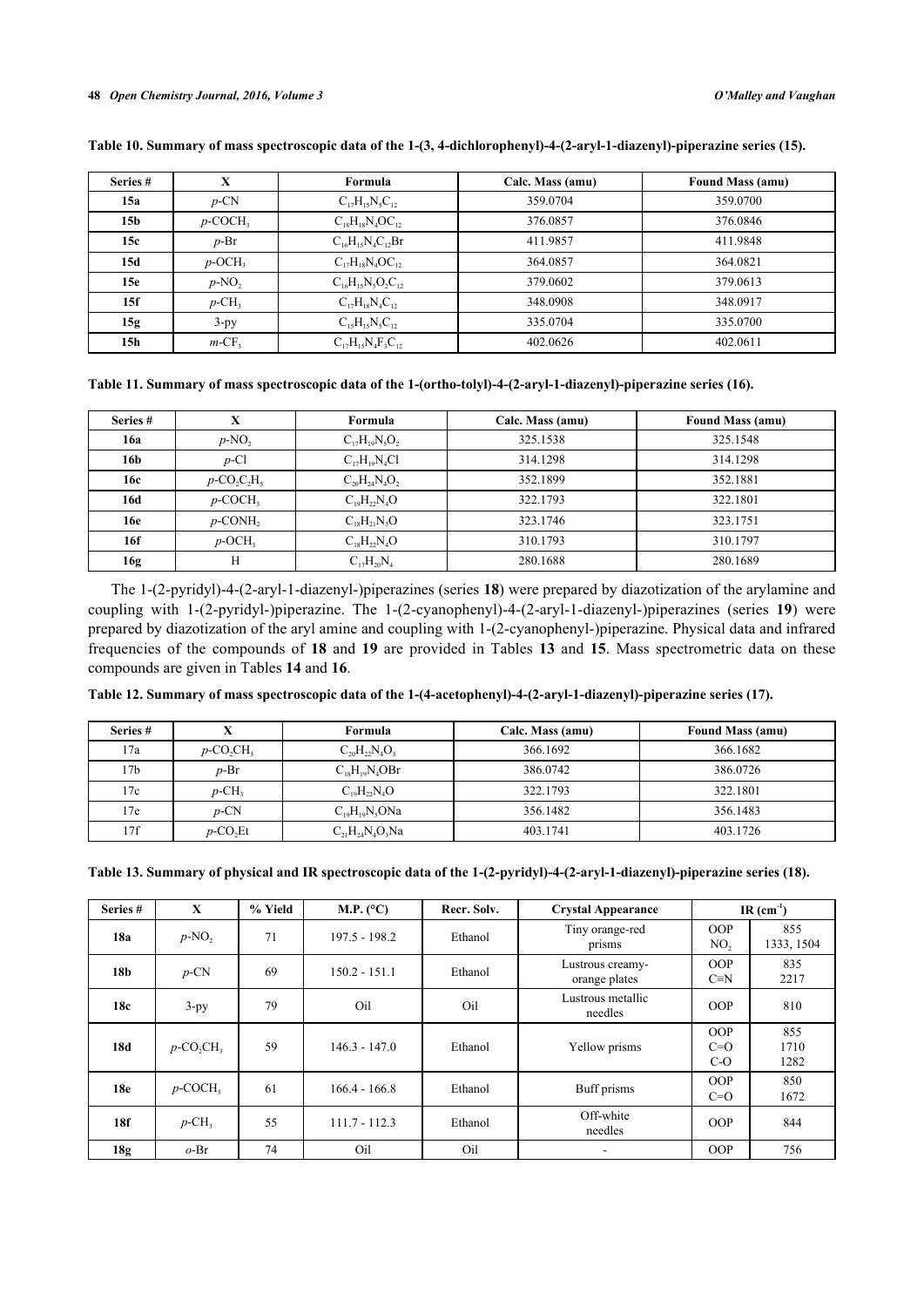*(Table ) contd.....*

| Series # | $\overline{ }$ | % Yield     | M.P. $(^{\circ}C)$ | Recr. Solv. | <b>Crystal Appearance</b>              |     | $IR$ (cm <sup>-1</sup> ) |
|----------|----------------|-------------|--------------------|-------------|----------------------------------------|-----|--------------------------|
| 18h      |                | $_{\rm 51}$ | $99.4 - 100.4$     | Ethanol     | Large lustrous<br>pale brown<br>plates | OOP | 758                      |

#### <span id="page-7-1"></span>**Table 14. Summary of mass spectroscopic data of the 1-(2-pyridyl)-4-(2-aryl-1-diazenyl)-piperazine series (18).**

| Series #        | X                                    | Formula              | Calc. Mass (amu) | <b>Found Mass (amu)</b> |
|-----------------|--------------------------------------|----------------------|------------------|-------------------------|
| 18a             | $p$ -NO <sub>2</sub>                 | $C_{17}H_{19}N_5O_2$ | 312.1334         | 312.1339                |
| 18 <sub>b</sub> | $p$ -CN                              | $C_{16}H_{16}N_6$    | 292.1436         | 292.1431                |
| 18c             | $3-py$                               | $C_{14}H_{16}N_6$    | 268.1436         | 268.1438                |
| 18d             | $p$ -CO <sub>2</sub> CH <sub>3</sub> | $C_{17}H_{19}N_5O_2$ | 325.1538         | 325.1538                |
| <b>18e</b>      | $p$ -COCH <sub>3</sub>               | $C_{17}H_{19}N_5O$   | 309.1589         | 309.1600                |
| 18f             | $p$ -CH <sub>3</sub>                 | $C_{16}H_{19}N_5$    | 281.1640         | 281.1629                |
| 18g             | $o-Br$                               | $C_{15}H_{16}N_5Br$  | 345.0589         | 345.0588                |
| 18h             | H                                    | $C_{15}H_{17}N_5$    | 267.1484         | 267.1495                |

## <span id="page-7-0"></span>**Table 15. Physical and IR Spectroscopic data of the 1-(2-cyanophenyl-)4-(2-aryl-1-diazenyl-)piperazine series (19).**

| <b>Series</b><br># | KS#         | X                                    | $\frac{6}{9}$<br>yield | m.p.<br>$\rm ^{\circ}C$ | Recr. Solv. | Crystal<br>appearance         | <b>IR</b><br>$-1$<br>cm.     |                                                   |
|--------------------|-------------|--------------------------------------|------------------------|-------------------------|-------------|-------------------------------|------------------------------|---------------------------------------------------|
| 19a                | <b>KS72</b> | $p$ -CO <sub>2</sub> CH <sub>3</sub> | 87                     | $130 - 131$             | Ethanol     | Lustrous<br>yellow<br>needles | 755<br>1714<br>2228          | <b>OOP</b><br>$C=O$<br>$C \equiv N$               |
| 19 <sub>b</sub>    | <b>KS75</b> | $p$ -CH <sub>2</sub>                 | 91                     | $107 - 108$             | Cyclohexane | Chunky pink<br>needles        | 769<br>822<br>2224           | <b>OOP</b><br><b>OOP</b><br>$C \equiv N$          |
| 19c                | <b>KS74</b> | p-Br                                 | 96                     | 104.9-105.3             | Ethanol     | Off-white<br>plates           | 755<br>2221                  | <b>OOP</b><br>$C \equiv N$                        |
| 19d                | <b>KS76</b> | $p-OCH3$                             | 36                     | 130-131                 | Ethanol     | Metallic buff<br>needles      | 765<br>828<br>1247<br>2218.5 | <b>OOP</b><br><b>OOP</b><br>$C-O$<br>$C \equiv N$ |

#### <span id="page-7-2"></span>**Table 16. Mass spectroscopic data of the 1-(2-cyanophenyl)-4-(2-aryl-1-diazenyl)-piperazine series (19).**

| Cpd | KS          | Formula              | Calc. mass | <b>Found mass</b> |
|-----|-------------|----------------------|------------|-------------------|
|     |             |                      | (amu)      | (amu)             |
| 19a | <b>KS72</b> | $C_{19}H_{19}N_5O_2$ | 349.1538   | 349.1534          |
| 19b | <b>KS75</b> | $C_{18}H_{19}N_5$    | 305.1640   | 305.1640          |
| 19c | <b>KS74</b> | $C_{17}H_{16}N_5Br$  | 369.0589   | 369.0585          |
| 19d | <b>KS76</b> | $C_{18}H_{19}N_5O$   | 321.1589   | 321.1580          |

# **Infrared Spectral Analysis**

All compounds in series **12 - 19** were characterized by IR spectroscopy in order to confirm the presence of the appropriate aryl substituents and to confirm the expected substitution pattern of the aryl rings with reference to the OOP bending vibrations of aromatic-Hgroups C. All of the compounds in series **12** show out-of-plane (OOP) bending vibrations of the substituted benzene ring. The compounds of other series display analogous IR bands. Aliphatic and aromatic carbon-hydrogen stretches are not reported because the nujol peaks overwhelm the peaks of interest. In the case of the oil (**12i**), for which the IR spectrum was collected as a neat liquid, aliphatic carbon-hydrogen peaks were found at 2820 and 2976 cm<sup>-1</sup>, and an aromatic carbon-hydrogen peak was found at 3064 cm<sup>-1</sup>.

Significantly, it should be noted here that the analysis of the compounds of series **12** with the strongly electronwithdrawing substituent, p-nitro-, p-cyano- and p-methoxycarbonyl-, namely compounds **12h, 12a and 12b,** is not included in this paper. The reason for this omission is that the products of these reactions are not pure and we believe that the formation of these triazenes is accompanied by the formation of isomeric azo-compounds. The formation of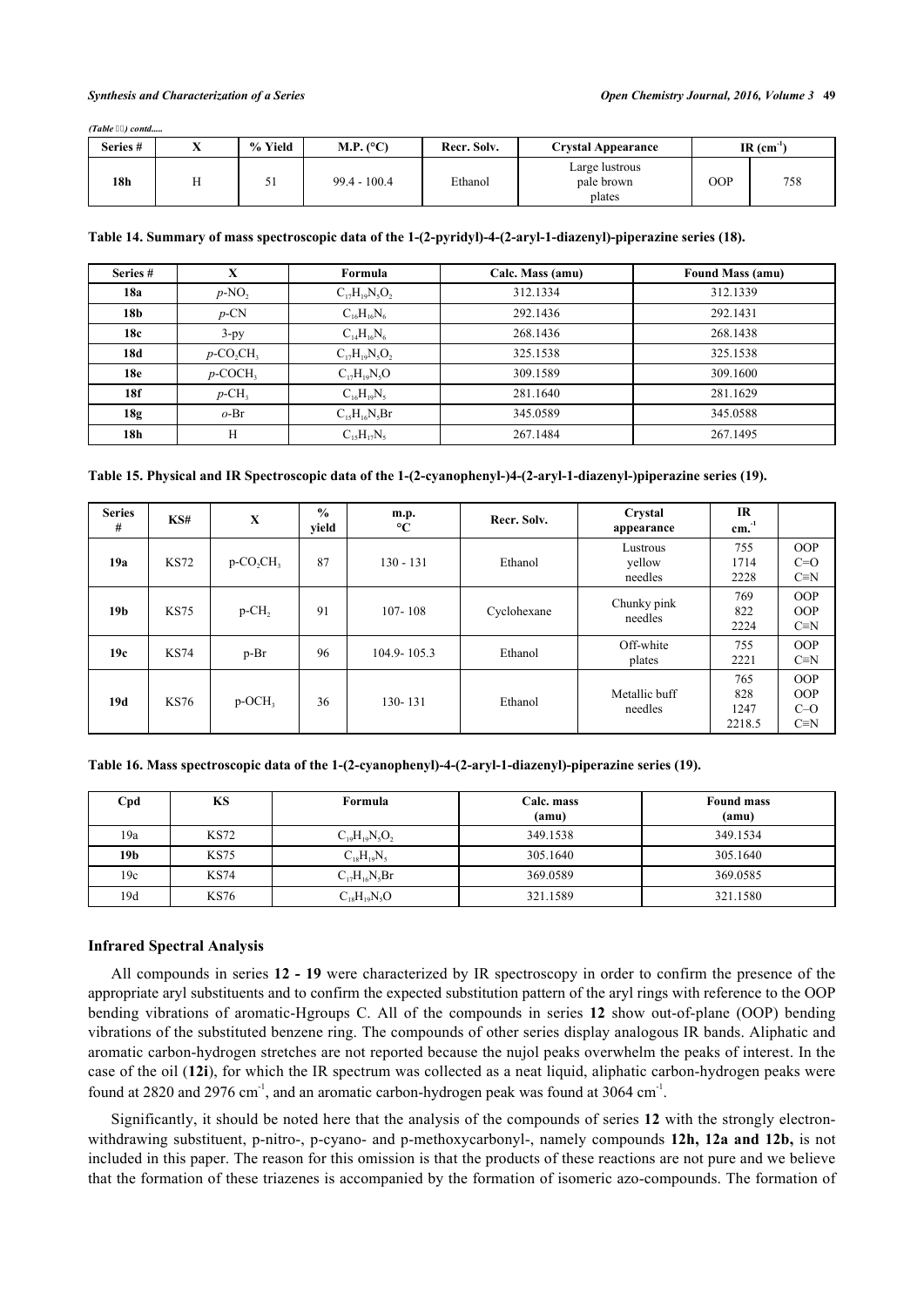azo-compounds is only observed in the case of these three compounds. All other compounds of series **12** behave "*normally*" and afford single compounds characterized as the triazenes shown. Furthermore, the compounds of series **13 - 19** behave "*normally*" and do not give rise to isomeric azo compounds. The evidence that corroborates the azo compound hypothesis is somewhat involved, requiring the synthesis and characterization of model azo compounds. These results will be described in full detail in a follow-up paper to this one.

## **<sup>1</sup>H NMR Spectral Analysis of Series 12 to 19**

The proton nuclear magnetic resonance data of the members of series **12 to 19** is listed in Tables **[17](#page-8-0)**-**[24](#page-12-5)**. These results provided unequivocal structural information for the new triazenes of series **12 to 19**. Fig. (**[1](#page-8-1)**) shows the labeling of the piperazine-ring protons described in the analysis information found in the Tables **[17](#page-8-0)**-**[24](#page-12-5)**. The aromatic resonance signals of the para-disubstituted compounds (**12c–g**) displayed the expected multiplicity of an AA'BB' system.

<span id="page-8-0"></span>

| Table 17. Summary of <sup>1</sup> H NMR spectroscopic data of the 1-phenyl-4-(2-aryl-1-diazenyl)-piperazine series (12). |  |  |  |  |  |  |  |
|--------------------------------------------------------------------------------------------------------------------------|--|--|--|--|--|--|--|
|                                                                                                                          |  |  |  |  |  |  |  |

| Series # | X                     | Aromatic (9H)                                                                                                                                |                                                                                       |              | $ H_a(4H) H_b(4H) J_{ab}(Hz) $ |     | $\mathbf x$     |
|----------|-----------------------|----------------------------------------------------------------------------------------------------------------------------------------------|---------------------------------------------------------------------------------------|--------------|--------------------------------|-----|-----------------|
|          |                       | <b>Phenyl Ring</b>                                                                                                                           | <b>Aryl Ring</b>                                                                      |              |                                |     |                 |
| 12c      | $p$ -CH <sub>3</sub>  | $(6.92 \text{ (1H, t, J=6.2)}, 7.00 \text{ (2H, d, J=7.6)} 7.30 \text{ (2H, t, 7.16)} 2H, d, J=8.1), 7.37 \text{ (2H, d, J=6.2)}$<br>$J=7.9$ | $J=8.2$                                                                               | 3.36(t)      | 3.92<br>(t)                    | 5.2 | 2.35<br>(3H, s) |
| 12d      | $p$ -Br               | $(6.92 \text{ (1H, t, J=7.3)}, 6.98(2H, d, J=7.9), 7.31 \text{ (2H, t, 7.34 (2H, d, J=8.8)}, 7.46 \text{ (2H, d,$<br>$J=8.0$                 | $J=8.8$                                                                               | 3.36<br>(t)  | 3.95<br>(t)                    | 5.3 | $---$           |
| 12e      | $p$ -OCH <sub>3</sub> | $(6.89 - 6.93)$ (1H, m), 6.99 (2H, d, J=8.1), 7.30 (2H, t, $(6.90)$ (2H, d, J=8.9), 7.44 (2H, d,<br>$J=7.9$                                  | $J=8.9$                                                                               | 3.60<br>(t)  | 3.89<br>(t)                    | 5.2 | 3.82<br>(3H, s) |
| 12f      | $p$ -COCH,            | $[6.84 \ (1H, t, J=7.3), 7.01 \ (2H, d, J=7.9), 7.26 \ (2H, t, 7.48 \ (2H, d, J=8.7), 7.97 \ (2H, d, J=8.7),$<br>$J=7.9$                     | $J=8.7$                                                                               | 3.39<br>(br) | 3.98<br>(t)                    | 5.4 | 2.56<br>(3H, s) |
| 12g      | $p$ -Cl               | $(6.92 \text{ (1H, t, J=7.3)}, 6.98 \text{ (2H, d, J=7.8)}$ 7.31 (2H, t, 7.28 - 7.32 (2H, m), 7.40 (2H, d,<br>$J=8.3$                        | $J=8.7$                                                                               | 3.36<br>(t)  | 3.95<br>(t)                    | 5.3 |                 |
| 12i      | $o-Br$                | $(6.93 \text{ (1H, t, J=7.1)}, 6.99 - 7.05 \text{ (2H, m)}, 7.26 - 7.32 \text{ m})$<br>(2H, m)                                               | 6.99 - 7.05 (1H, m), 7.26 - 7.32 (1H,<br>7.44 (1H, d, J=8.1), 7.60 (1H, d,<br>$J=7.5$ | 3.38<br>(t)  | 4.04<br>(t)                    | 5.1 |                 |

<span id="page-8-2"></span>**Table 18. Summary of 1H NMR spectroscopic data of the 1-(4-fluorophenyl)-4-(2-aryl-1-diazenyl)-piperazine series (13).**

| Series #        | X                                    |                       | Aromatic (8H)                                        |                     |             |               | X              |
|-----------------|--------------------------------------|-----------------------|------------------------------------------------------|---------------------|-------------|---------------|----------------|
|                 |                                      | 4-F-Ph Ring           | <b>Aryl Ring</b>                                     | H <sub>a</sub> (4H) | $H_h$ (4H)  | $J_{ab}$ (Hz) |                |
| 13a             | $p$ -CO <sub>2</sub> CH <sub>3</sub> | $6.96 - 7.04$ (4H, m) | $7.51$ (2H, d,<br>$J=8.7$ , 8.05<br>$(2H, d, J=8.7)$ | 3.29(t)             | 4.04(t)     | 5.2           | $3.92$ (3H, s) |
| 13 <sub>b</sub> | $p$ -Br                              | $7.01 - 7.04$ (4H, m) | $7.36$ (2H, d,<br>$J=8.7$ , 7.48<br>$(2H, d, J=8.8)$ | 3.29(t)             | $3.99$ (br) | 5.2           | ---            |
| 13c             | $p$ -CH <sub>3</sub>                 | $6.99 - 7.07$ (4H, m) | $7.29$ (2H, d,<br>$J=7.8$ , 7.41<br>$(2H, d, J=8.4)$ | 3.30(t)             | 3.96(t)     | 5.2           | 2.39(3H, s)    |



 $17$  Y=COCH<sub>3</sub>

<span id="page-8-1"></span>**Fig. (1).** Structure and substituents of 1-aryl-4-(2-aryl-1-diazenyl)-piperazines (**12, 13,14, and 17**)) with piperazine ring protons labeled.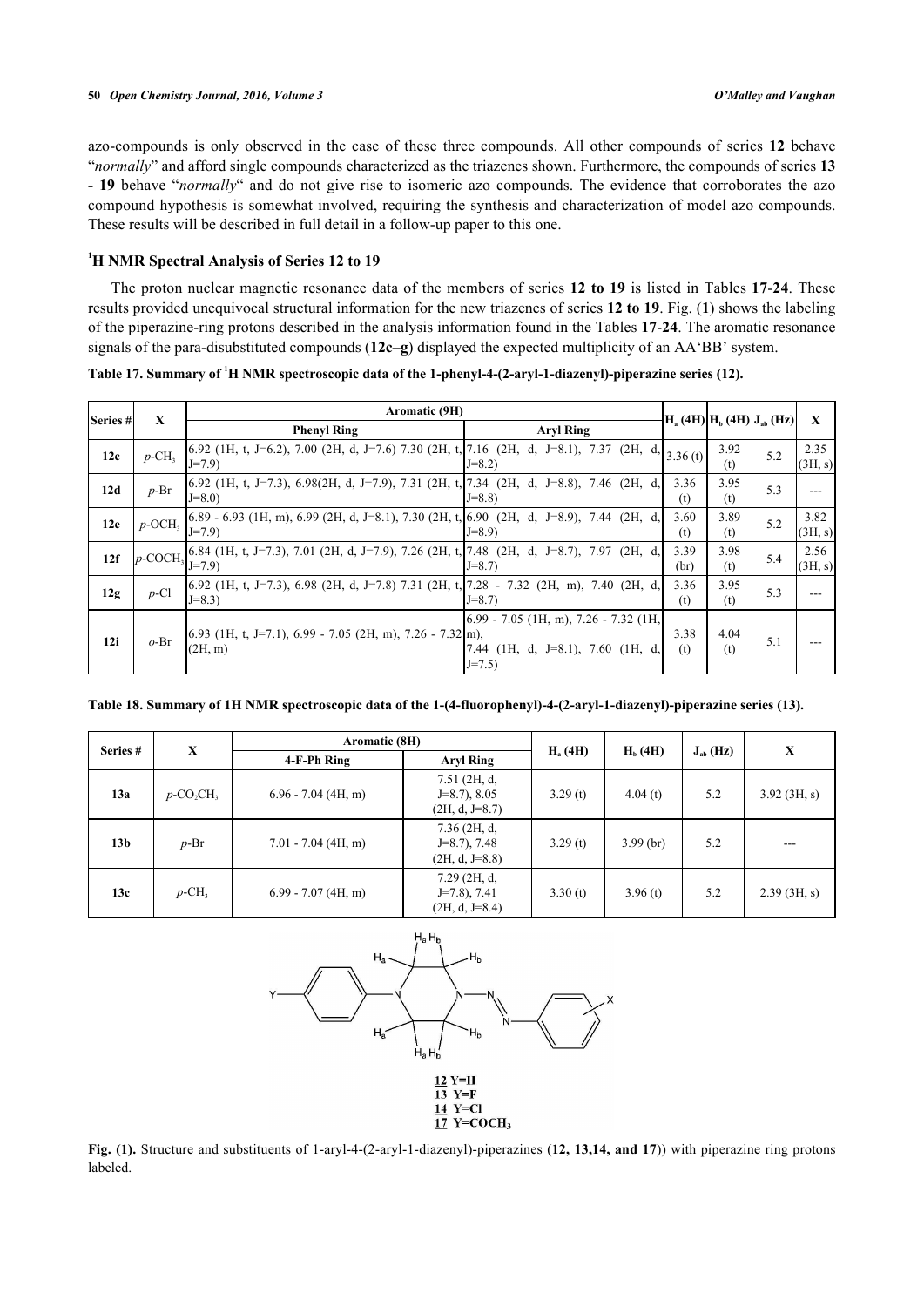The piperazine resonance signals **(12c - g and 12i)** displayed the expected multiplicity of an  $A_2B_2$  system. The 4fluorophenyl ring resonance signals **(13a - c)** displayed a complicated splitting pattern. The signals were consistent within the series, and were found as a multiplet in the range δ6.96 - 7.04. This complicated pattern is due to the NMR activity of fluorine. The protons of the tolyl methyl substituent **(13c)** had δ2 a.39 singlet. The signal full NMR at information for series **(13)** can be found in Table **[18](#page-8-2)**.

| Series #        | $\mathbf X$                          |                                                 | Aromatic (9H)                                   | H <sub>a</sub> (4H) | $Hb$ (4H) | $J_{ab}$ (Hz) | X              |  |
|-----------------|--------------------------------------|-------------------------------------------------|-------------------------------------------------|---------------------|-----------|---------------|----------------|--|
|                 |                                      | 4-Cl-Ph Ring                                    | <b>Aryl Ring</b>                                |                     |           |               |                |  |
| 14a             | $p$ -CO <sub>2</sub> CH <sub>3</sub> | $6.94$ (2H, d, J=8.9),<br>$7.27$ (2H, d, J=8.8) | $7.51$ (2H, d, J=8.4),<br>$8.04$ (2H, d, J=8.5) | 3.36(t)             | 4.05(t)   | 5.3           | $3.93$ (3H, s) |  |
| 14 <sub>b</sub> | $p$ -CN                              | $6.92$ (2H, d, J=8.8),<br>$7.27$ (2H, d, J=9.0) | 7.53 (2H, d, J=8.5),<br>7.64 (2H, d, $J=8.7$ )  | $3.36$ (br t)       | 4.05(t)   | 5.1           | $---$          |  |
| 14c             | $p$ -Br                              | $6.96$ (2H, d, J=8.9),<br>7.29 (2H, d, J=8.6)   | $7.37$ (2H, d, J=8.7),<br>$7.51$ (2H, d, J=8.7) | 3.37(t)             | 4.00(t)   | 5.3           |                |  |
| 14d             | $p$ -CH <sub>2</sub>                 | $6.91$ (2H, d, J=9.0),<br>$7.25$ (2H, d, J=9.0) | $7.18$ (2H, d, J=8.1),<br>$7.38$ (2H, d, J=8.3) | 3.33(t)             | 3.92(t)   | 5.4           | 2.37(3H, s)    |  |
| 14e             | $p$ -OCH <sub>3</sub>                | $6.89 - 6.92$ (2H, m),<br>$7.25$ (2H, d, J=8.9) | $6.89 - 6.92$ (2H, m),<br>7.45 (2H, d, J=9.0)   | 3.33(t)             | 3.89(t)   | 5.3           | $3.83$ (3H, s) |  |
| 14f             | $p$ -NO <sub>2</sub>                 | $6.94$ (2H, d, J=8.9),<br>$7.28$ (2H, d, J=8.9) | 7.55 (2H, d, J=9.0),<br>$8.23$ (2H, d, J=9.2)   | $3.38$ (br)         | 4.10(t)   | 5.4           |                |  |

<span id="page-9-0"></span>

| Table 19. Summary of <sup>1</sup> H NMR spectroscopic data of the 1-(4-chlorophenyl)-4-(2-aryl-1-diazenyl)-piperazine series (14). |  |  |  |
|------------------------------------------------------------------------------------------------------------------------------------|--|--|--|
|------------------------------------------------------------------------------------------------------------------------------------|--|--|--|

The <sup>1</sup>H NMR analysis information of the 1-(4-chlorophenyl)-4-(2-aryl-1-diazenyl)-piperazines **(14)** is shown in Table [19](#page-9-0). <sup>1</sup>H NMR spectral analysis of the 1-(3,4-dichlorophenyl)-4-(2-aryl-1-diazenyl)-piperazines **(series 15)** provided unequivocal structural information for these triazenes. The NMR analysis information can be found in Table **[20](#page-9-1)**, and the proton labeling is shown in Fig. (**[2](#page-10-0)**).

|                 | $\mathbf{X}$           |                                                                                                                 |            |                                                    |                         |                         |                                           |              |                   |
|-----------------|------------------------|-----------------------------------------------------------------------------------------------------------------|------------|----------------------------------------------------|-------------------------|-------------------------|-------------------------------------------|--------------|-------------------|
| Series#         |                        |                                                                                                                 |            | 3,4-diCl-Ph Ring                                   |                         |                         | $H_a$ (4H) $\left H_b$ (4H) $J_{ab}$ (Hz) | $\mathbf{X}$ |                   |
|                 |                        | Aryl Ring (4H)                                                                                                  | $H_e$ (1H) | $Ha$ (1H)                                          | $H_c (1H)$              |                         |                                           |              |                   |
| 15a             | $p$ -CN                | 7.51 (2H, d, J=8.5),<br>7.62 (2H, d, J=8.6)                                                                     |            | $[7.32$ (d, J=8.8) 6.81 (dd, J=2.8, 8.9)           | $7.03$ (d, J=2.7)       |                         | 3.37 (t) $ 4.03(t) $                      | 5.2          |                   |
| 15 <sub>b</sub> | $p$ -COCH <sub>3</sub> | $7.52$ (2H, d, J=5.1),<br>$7.97$ (2H, d, J=4.9)                                                                 |            | $[7.32$ (d, J=9.0) 6.80 (dd, J=2.9, 8.8)           | 7.02 (d, $J=2.9$ )      |                         | 3.37 (t) $ 4.02(t) $                      | 5.4          | $2.60$ (3H,<br>s) |
| 15c             | $p-Br$                 | $7.34$ (2H, d, J=8.7),<br>$7.47$ (2H, d, J=8.7)                                                                 |            | $[7.30$ (d, J=8.8) 6.79 (dd, J=2.9, 8.8)           | 7.01 (d, $J=2.9$ )      |                         | 3.35 (t) $ 3.93(t) $                      | 5.3          |                   |
| 15d             | $p$ -OCH <sub>3</sub>  | $6.90$ (2H, d, J=6.8),<br>7.44 $(2H, d, J=8.9)$                                                                 |            | 7.30(d, J=8.8) $\vert 6.78 \vert$ (dd, J=2.9, 8.8) | $6.78$ (dd, J=2.9, 8.8) |                         | 3.33 (t) $ 3.87(t) $                      | 5.4          | 3.82(3H,<br>S)    |
| 15e             | $p$ -NO <sub>2</sub>   | 7.55 (2H, d, J=9.0),<br>$8.23$ (2H, d, J=9.0)                                                                   |            | 7.33 (d, J=8.9) 6.80 (dd, J=2.8, 8.9)              | $7.02$ (d, J=2.9)       | $3.39$ (br) $ 4.07$ (t) |                                           | 5.4          |                   |
| 15f             | $p$ -CH <sub>3</sub>   | $7.19$ (2H, d, J=5.3),<br>$7.38$ (2H, d, J=8.4)                                                                 |            | $[7.32$ (d, J=8.9) 6.80 (dd, J=2.9, 8.8)           | $7.02$ (d, J=2.9)       |                         | 3.35 (t) $ 3.91$ (t)                      | 5.3          | 2.39 (3H,<br>s)   |
| 15g             | $3-py$                 | $7.27 - 7.30$ (1H, m),<br>$7.76$ (1H, dd, J=0.5, 8.2),<br>$8.44$ (1H, dd, J=0.5, 4.7),<br>$8.72$ (1H, d, J=2.3) |            | 7.33 (d, J=8.9) 6.81 (dd, J=3.0, 8.9)              | $7.02$ (d, J=2.9)       |                         | 3.37 (t) $ 4.00(t) $                      | 5.3          |                   |
| 15 <sub>h</sub> | $m-CF3$                | $7.44 - 7.49$ (2H, m),<br>7.64 (1H, d, J=7.2),<br>$7.74$ (1H, s)                                                |            | $[7.33$ (d, J=8.8) 6.81 (dd, J=2.9, 8.9)           | 7.03 (d, $J=2.8$ )      |                         | 3.37 (t) $ 4.00(t) $                      | 5.3          |                   |

<span id="page-9-1"></span>**Table 20. Summary of <sup>1</sup>H NMR spectroscopic data of the 1-(3, 4-diclorophenyl)-4-(2-aryl-1-diazenyl)-piperazine series (15).**

The 3, 4-dichlorophenyl ring resonance signals **(15a – h)** displayed the general splitting pattern of a 1,3,4- trisubstituted aryl ring. Three hydrogen atoms, H<sub>c</sub>, H<sub>d</sub>, and H<sub>e</sub>, were all identifiable (refer to Fig. [2](#page-10-0)). Proton assignments were based on multiplicity and coupling constants.  $H<sub>c</sub>$  was assigned its position because of its doublet and small coupling constant due to W-coupling with  $H_d$ . Its doublet signals resonate in the range  $\delta$ 7.30 – 7.33.  $H_d$  was assigned its position because of its doublet of doublets and two coupling constants. The small coupling constant matches H<sub>c</sub>'s, and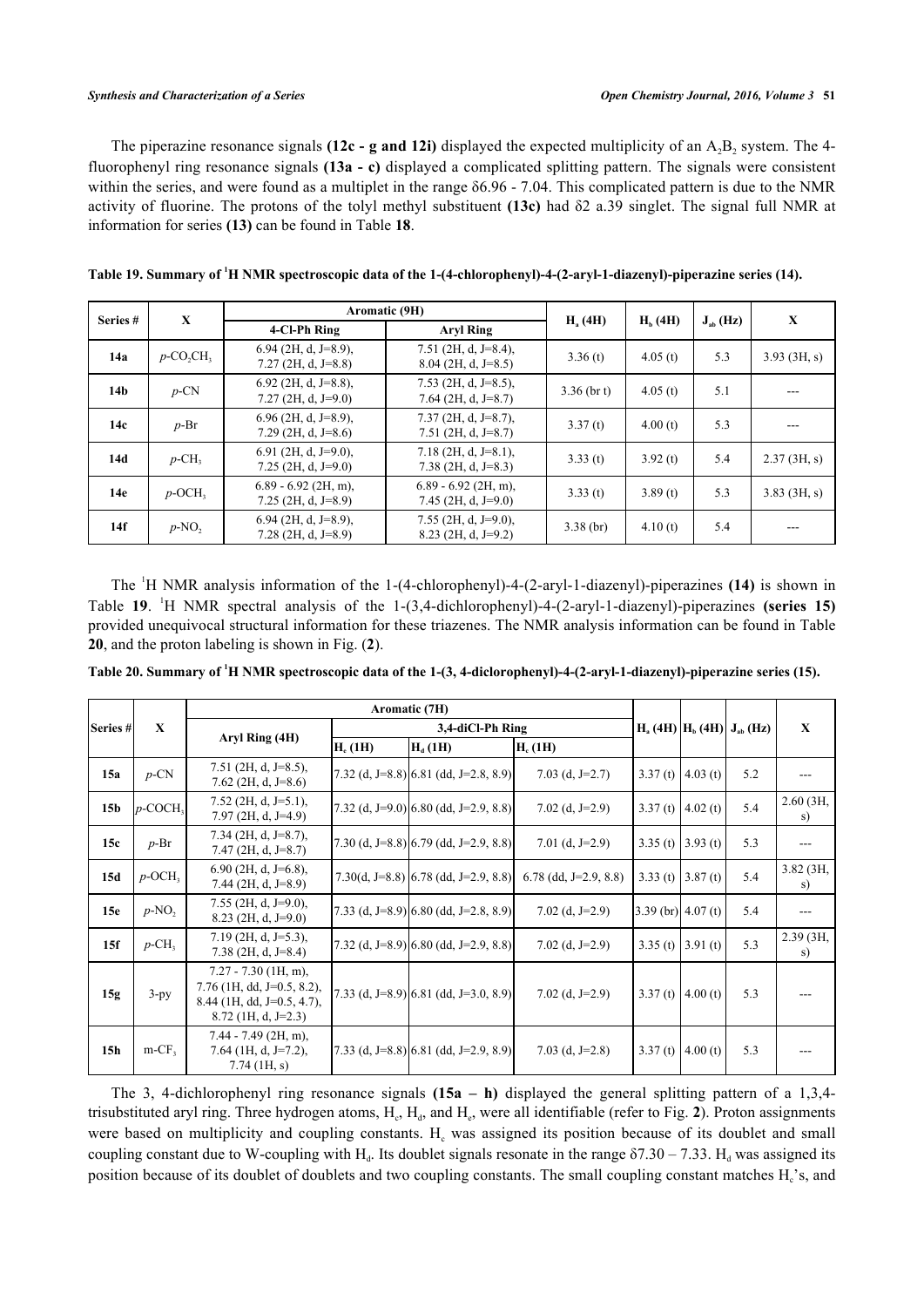its large coupling constant corresponds to vicinal coupling with H<sub>e</sub>. Its doublet of doublet signals resonates in the range  $\delta$  6.78 – 6.81. H<sub>e</sub> was assigned its position because of its doublet and large coupling constant which matches H<sub>d</sub>. Its doublet signals resonate between  $\delta$  7.01 – 7.03.

The piperazine resonance signals  $(15a - h)$  also displayed the expected multiplicity of an  $A_2B_2$  system. The triplet signals were found between  $\delta$  3.33 – 4.07. The O-methyl group of the alkoxy substituent (15d) appears as a singlet at $\delta$ 3.82. The methyl protons that were part of the acetyl group **(15b)** appear as a singlet at δ 2.60. The tolyl methyl substituent **(15f)** had a singlet signal at δ 2.39.

| Series#    | X                     | Aromatic (8H)                                                                                                               |                                                                                                                                     |                                             |         |                          |     | $\mathbf X$                                 |  |
|------------|-----------------------|-----------------------------------------------------------------------------------------------------------------------------|-------------------------------------------------------------------------------------------------------------------------------------|---------------------------------------------|---------|--------------------------|-----|---------------------------------------------|--|
|            |                       | 2-CH <sub>3</sub> Ring                                                                                                      | <b>Aryl Ring</b>                                                                                                                    | $CH_3(3H)$ $H_a(4H)$ $H_b(4H)$ $J_{ab}(Hz)$ |         |                          |     |                                             |  |
| 16a        | $p-NO$ ,              | 7.08 (2H, t, $J=6.8$ ),<br>7.21 (1H, d, J=7.6),<br>$7.25$ (1H, d, J=7.5)                                                    | $7.56$ (2H, d, J=9.2),<br>$8.24$ (2H, d, J=9.1)                                                                                     | 2.41(s)                                     |         | $3.14$ (br) $ 4.11$ (br) | --- |                                             |  |
| 16b        | $p$ -Cl               | $7.19 - 7.24(2H, m)$                                                                                                        | $7.05 - 7.08(2H, m)$ , $7.33(2H, d, J=8.7)$ ,<br>$7.42$ (2H, d, J=8.7)                                                              | 2.39(s)                                     | 3.10(t) | 3.98(t)                  | 4.7 | ---                                         |  |
| 16c        |                       | $7.10$ (2H, t, J=8.0),<br>$p$ -CO <sub>2</sub> C <sub>2</sub> H <sub>5</sub>  7.21 (1H, d, J=7.6),<br>$7.25$ (1H, d, J=7.4) | 7.52 (2H, d, J=8.7),<br>$8.06$ (2H, d, J=8.7)                                                                                       | 2.43(s)                                     |         | $3.16$ (br) $ 4.11$ (br) | --- | 1.41 (3H, t, J=7.1),<br>4.39 (2H, q, J=7.1) |  |
| 16d        | $p$ -COCH,            | $7.21(1H, d, J=7.3),$<br>$7.25$ (1H, d, J=7.3)                                                                              | $7.08$ (2H, d, J=8.6), 7.54 (2H, d, J=8.5),<br>7.98 (2H, d, J=8.4)                                                                  | 2.41(s)                                     |         | $3.13$ (br) $ 4.08$ (br) | --- | $2.61$ (3H, s)                              |  |
| <b>16e</b> | $p$ -CONH,            | $7.21(1H, d, J=7.2),$<br>7.24 (1H, d, J=7.5)                                                                                | $\overline{7.08}$ (2H, d, J=8.9), 7.54 (2H, d, J=8.4),<br>7.83 (2H, d, J=8.4)                                                       | 2.41(s)                                     |         | $3.13$ (br) $4.06$ (br)  |     | $5.69$ (1H, br),<br>$6.03$ (1H, br)         |  |
| 16f        | $p$ -OCH <sub>3</sub> | $6.91$ (2H, d, 8.9),<br>7.20 (1H, d, J=7.3),<br>$7.23$ (1H, d, J=8.3)                                                       | 7.04 - 7.06 (2H, m),<br>7.45 (2H, d, J=8.8)                                                                                         | 2.37(s)                                     | 3.08(t) | 3.90(t)                  | 5.1 | $3.84$ (3H, s)                              |  |
| 16g        | H                     |                                                                                                                             | 6.90 (2H, d, J=7.9), 6.96 (1H, t, J=7.4),<br>7.03 (1H, d, J=8.2), 7.23 (1H, t, J=7.6),<br>7.10 (1H, d, J=7.2)   7.26 - 7.30 (3H, m) | 2.40(s)                                     | 3.18(t) | 4.46(t)                  | 5.2 | ---                                         |  |

<span id="page-10-1"></span>**Table 21. Summary of <sup>1</sup>H NMR spectroscopic data of the 1-(ortho-tolyl)-4-(2-aryl-1-diazenyl)-piperazine series (16).**

<span id="page-10-0"></span>Table **[21](#page-10-1)** shows the details of the <sup>1</sup>H NMR analysis of the 1-(ortho-tolyl)-4-(2-aryl-1-diazenyl)-piperazines **16a-f**. The piperazine resonance signals  $(16a - g)$  displayed the multiplicity of an  $A_2B_2$  system. The triplet signals were found between δ3.08 – 4.46. <sup>1</sup>H NMR spectral analysis of the 1-(4-Acetophenyl)-4-(2-aryl-1-diazenyl)-piperazines **(17 a-c)** (Fig. **[1](#page-8-1)**) gave very similar results which are detailed in Table **[22](#page-11-0)**.



15

**Fig. (2).** Structure and substituents of the 1-(3, 4-dichlorophenyl)-4-(2-aryl-1-diazenyl)-piperazines **(15)**.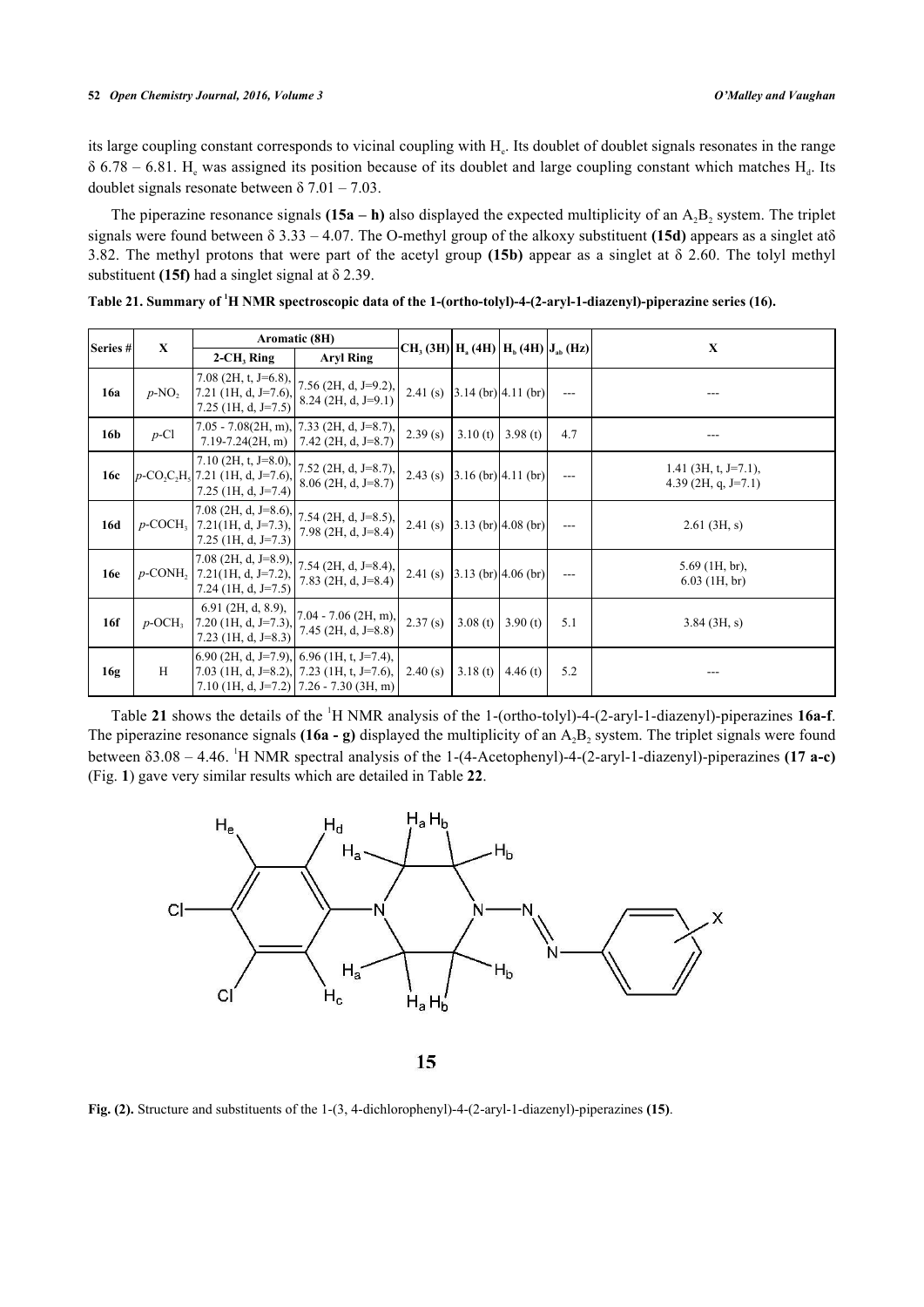|                 | X                                    | Aromatic (8H)                                   |                                                                               |         |                                              |     |            |                                               |  |
|-----------------|--------------------------------------|-------------------------------------------------|-------------------------------------------------------------------------------|---------|----------------------------------------------|-----|------------|-----------------------------------------------|--|
| Series#         |                                      | $4-COCH3$<br>Ph                                 | <b>Aryl Ring</b>                                                              |         | $ H_a (4H)  H_b (4H)  J_{ab} (Hz) H_c (3H) $ |     |            | X                                             |  |
| 17a             | $p$ -CO <sub>2</sub> CH <sub>3</sub> | $6.89$ (2H, d, J=9.0),<br>$7.89$ (2H, d, J=9.0) | $7.47$ (2H, d, J=8.7),<br>$8.01$ (2H, d, J=8.7)                               | 3.57(t) | 4.01(t)                                      | 5.4 | 2.51(s)    | 3.89(3H, s)                                   |  |
| 17 <sub>b</sub> | $p$ -Br                              | 6.92 (2H, d, J=9.0),<br>$7.92$ (2H, d, J=9.0)   | $7.35$ (2H, d, J=8.8),<br>$7.48$ (2H, d, J=8.7)                               | 3.58(t) | 3.98(t)                                      | 5.4 | 2.55(s)    |                                               |  |
| 17c             | $p$ -CH <sub>3</sub>                 | 6.93 (2H, d, J=9.0),<br>$7.92$ (2H, d, J=9.0)   | $7.18$ (2H, d, J=8.1),<br>$7.38$ (2H, d, J=8.2)                               | 3.57(t) | 3.94(t)                                      | 5.5 | 2.54 (s)   | $2.36$ (3H, s)                                |  |
| 17d             | $p-NO$ ,                             | $6.96(2H, d, J=9Hz)$<br>$7.96(2H, d, J=9Hz)$    | $7.59(2H, d, J=7Hz)$<br>$8.26(2H,d,J=7.1HZ)$                                  |         | 4.14 (t) 3.66 br (t)                         | 5.5 | 2.59(s)    |                                               |  |
| 17e             | $p$ -CN                              | $6.90(2H,d J=9Hz)$<br>7.91(2H,d, J=9Hz          | $7.50(2H,d, J=8.7Hz)$<br>$7.62(2H,d, J=8.6Hz)$                                | 4.05(t) | 3.59(t)                                      | 5.3 | $2.53$ (s) |                                               |  |
| 17f             | $p$ -CO <sub>2</sub> Et              | $6.92(2H,d, J=9Hz)$                             | $7.48(2H,d, J=8.8Hz)$<br>7.91(2H,d, J=9.1Hz) 8.04(2H,d, J=8.8 Hz              | 4.04(t) | 3.59(t)                                      | 5.5 | $2.53$ (s) | $1.39(3H,t, J=7.2Hz)$<br>$4.36(2H,g,J=7.5Hz)$ |  |
| 17g             | H                                    | $6.91(2H,d, J=8.9Hz)$<br>7.91(2H, d J=9.0Hz     | $7.20(1H,t J=7.3Hz)$<br>7.36(2H,t, J=7.8Hz) 3.96(t)<br>$7.46(2H, dd J=5.8Hz)$ |         | 3.57(t)                                      | 5.4 | 2.53 (s)   |                                               |  |

<span id="page-11-0"></span>**Table 22. Summary of <sup>1</sup>H NMR spectroscopic data of the 1-(4-acetophenyl)-4-(2-aryl-1-diazenyl)-piperazine series (17).**

<sup>1</sup>H NMR analysis of the 1-(2-pyridyl)-4-(2-aryl-1-diazenyl)-piperazines (18 a to h) provided unequivocal structural information for these triazenes. The NMR analysis information can be found in Table [23](#page-11-1). <sup>1</sup>H NMR analysis of the 1-(2cyanophenyl)-4-(2-aryl-1-diazenyl)-piperazines **(19 a to d)** provided unequivocal structural information for these triazenes. The NMR analysis information can be found in Table **[24](#page-12-5)**.

<span id="page-11-1"></span>**Table 23. Summary of <sup>1</sup>H NMR spectroscopic data of the 1-(2-pyridyl)-4-(2-aryl-1-diazenyl)-piperazine series (18).**

| Series#         | $\mathbf{X}$                         | Aromatic (8H)                                                                                             |                                                                                                         |                                     |         | $\mathbf X$ |                |
|-----------------|--------------------------------------|-----------------------------------------------------------------------------------------------------------|---------------------------------------------------------------------------------------------------------|-------------------------------------|---------|-------------|----------------|
|                 |                                      | 2-Pv Ring                                                                                                 | <b>Aryl Ring</b>                                                                                        | $H_a$ (4H) $H_b$ (4H) $J_{ab}$ (Hz) |         |             |                |
| 18a             | $p-NO$ ,                             | $6.70 - 6.73$ (2H, m),<br>$7.53 - 7.57$ (1H, m),<br>$8.21 - 8.24$ (1H, m)                                 | 7.54 (2H, d, J=9.0),<br>$8.23$ (2H, d, J=9.0)                                                           | 3.83 (br t) $4.07$ (t)              |         | 5.2         |                |
| 18 <sub>b</sub> | $p$ -CN                              | $6.70 - 6.73$ (2H, m),<br>7.53 (1H, d, J=8.6),<br>$8.24$ (1H, dd, J=1.1, 4.9)                             | $7.52$ (2H, d, J=8.6),<br>$7.63$ (2H, d, J=8.7)                                                         | 3.82 (br t) 4.03 (t)                |         | 5.4         |                |
| 18c             | $3-py$                               | $6.68 - 6.69$ (1H, m),<br>$6.72$ (1H, d, J=8.7),<br>$7.52 - 7.55$ (1H, m),<br>$8.23$ (1H, dd, J=1.2, 4.9) | $7.27 - 7.29$ (1H, m),<br>$7.77$ (1H, d, J=8.3),<br>8.42 (1H, dd, J=1.6, 4.8),<br>$8.72$ (1H, d, J=2.3) | 3.80(t)                             | 3.99(t) | 5.4         |                |
| 18d             | $p$ -CO <sub>2</sub> CH <sub>3</sub> | $6.69 - 6.70$ (1H, m),<br>$6.72$ (1H, d, J=8.9),<br>$7.53 - 7.56$ (1H, m),<br>$8.24$ (1H, dd, J=1.1, 4.9) | 7.51 (2H, dd, J=1.8, 8.7), 3.81 (br t) 4.01 (t)<br>$8.04$ (2H, dd, J=1.8, 8.7)                          |                                     |         | 5.4         | $3.92$ (3H, s) |
| <b>18e</b>      | $p$ -COCH,                           | $6.69 - 6.70$ (1H, m),<br>$6.72$ (1H, d, J=8.6),<br>$7.54 - 7.56$ (1H, m),<br>8.24 (1H, dd, J=1.2, 4.9)   | 7.52 (2H, d, J=8.5),<br>$7.97$ (2H, d, J=8.7)                                                           | 3.81 (br t) $4.02$ (t)              |         | 5.3         | $2.60$ (3H, s) |
| 18f             | $p$ -CH <sub>3</sub>                 | $6.67 - 6.70$ (1H, m),<br>$6.72$ (1H, d, J=8.6),<br>$7.52 - 7.55$ (1H, m),<br>$8.24$ (1H, dd, J=1.1, 5.0) | $7.17$ (2H, d, J=8.1),<br>$7.39$ (2H, d, J=8.4)                                                         | 3.78 (br t) $3.91$ (t)              |         | 5.4         | 2.36(3H, s)    |
| 18g             | $o$ -Br                              | $6.68 - 6.70$ (1H, m),<br>$6.72$ (1H, d, J=8.6),<br>$7.52 - 7.56$ (1H, m),<br>8.24 (1H, dd, J=1.2, 4.9)   | $7.03 - 7.06$ (1H, m),<br>$7.26 - 7.29$ (1H, m),<br>7.46 (1H, d, J=8.0),<br>7.61 (1H, d, J=7.9)         | 3.81 (br t) $4.02$ (t)              |         | 5.4         |                |
| 18 <sub>h</sub> | $\,$ H                               | $6.68 - 6.70$ (1H, m),<br>$6.72$ (1H, d, J=8.5),<br>$7.54$ (1H, m),<br>$8.24$ (1H, dd, J=1.1, 4.7)        | 7.21 (1H, t, J=7.3),<br>$7.37$ (2H, t, J=7.9),<br>7.48 (2H, d, $J=8.4$ )                                | 3.79(t)                             | 3.95(t) | 5.4         |                |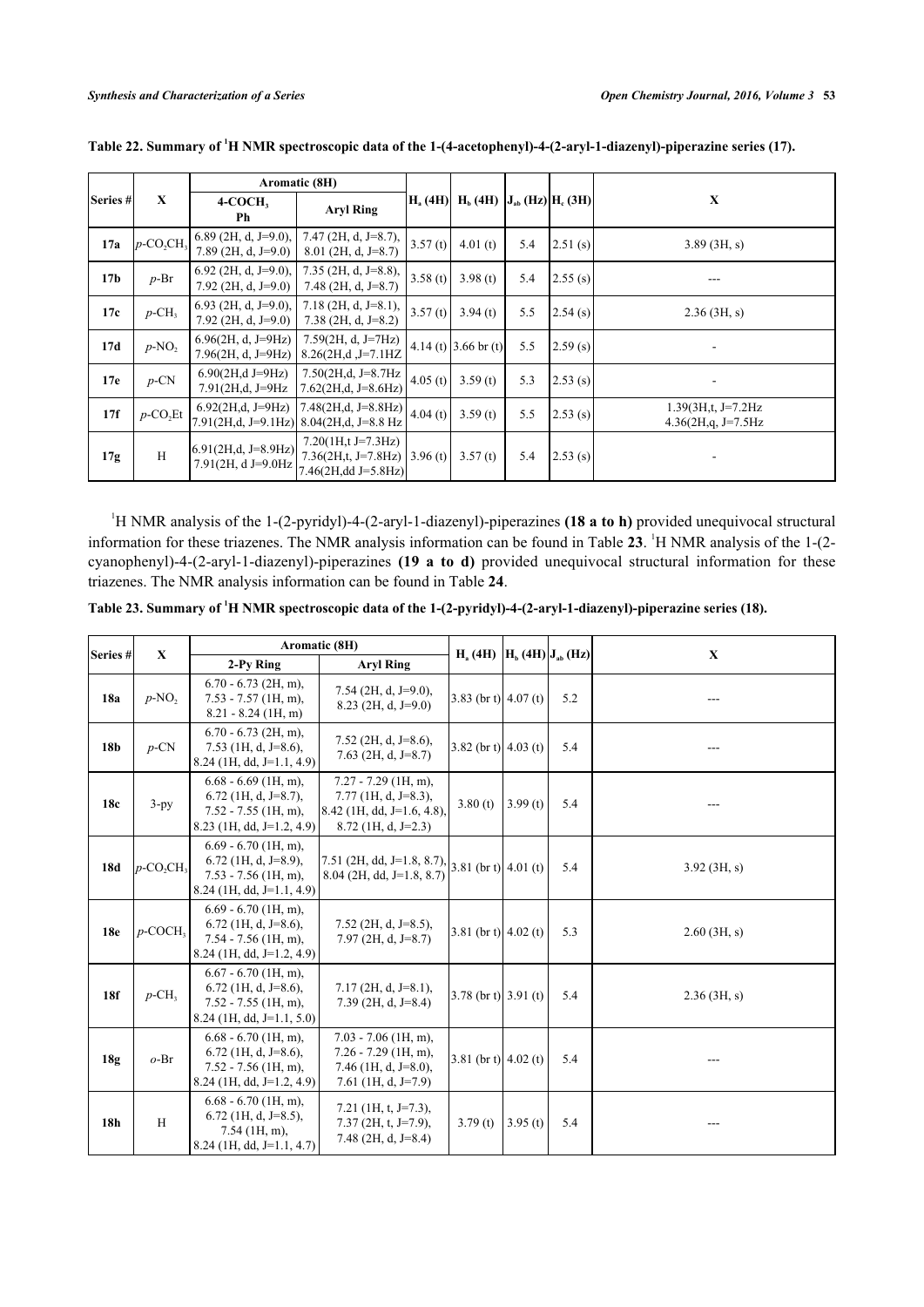| Series # | KS#         | $\mathbf X$                          | Piperazine<br>Ha and Hb                       | Aryl-p<br>Hc & Hd                    | Aryl-0<br>He-Hh                                | X              |
|----------|-------------|--------------------------------------|-----------------------------------------------|--------------------------------------|------------------------------------------------|----------------|
| 19a      | <b>KS72</b> | $p$ -CO <sub>2</sub> CH <sub>3</sub> | 3.554H, t<br>$4.08$ 4H, t<br>$J=5.2\text{Hz}$ | $8.02$ 2H, d<br>7.49 2H, d<br>AA'BB' | $7.05$ 2H, m<br>$7.50$ 1H, m<br>7.60 1H, dd    | $3.90$ $3H, s$ |
| 19b      | <b>KS75</b> | $p$ -CH <sub>3</sub>                 | 3.35 4H t<br>3.98 4H t<br>$J=5.15\text{Hz}$   | 7.372Hd<br>7.162Hd<br>AA'BB'         | 7.05 2H ddd<br>7.51 1H dt<br>7.60 1H dd        | $2.35$ 3H s    |
| 19c      | <b>KS74</b> | $p-Br$                               | 3.344Ht<br>4.014Ht<br>$J=5.2\text{Hz}$        | 7.452Hd<br>7.34 2H d<br>AA'BB'       | $7.102H \text{ m}$<br>7.51 1H dt<br>7.61 1H dd |                |
| 19d      | <b>KS76</b> | $p-OCH3$                             | 3.35 4H t<br>3.954Ht<br>$J=5.15Hz$            | 6.892Hd<br>7.43 2H d<br>AA'BB'       | $7.052H \text{ m}$<br>7.51 1H dt<br>7.60 1H dd | 3.82 3H s      |

<span id="page-12-5"></span>

| Table 24. 'H NMR spectroscopic data of the 1-(2-cyanophenyl)-4-(2-aryl-1-diazenyl)-piperazine series (19). |  |  |  |  |  |  |
|------------------------------------------------------------------------------------------------------------|--|--|--|--|--|--|
|------------------------------------------------------------------------------------------------------------|--|--|--|--|--|--|

#### **CONCLUSION**

Eight series of 1-aryl-4-(2-aryl-1-diazenyl)-piperazines were successfully synthesized: 1-phenyl-4-(2-aryl-1 diazenyl)-piperazines, 1-(4-fluorophenyl)-4-(2-aryl-1-diazenyl)-piperazines, 1-(4-chlorophenyl)-4-(2-aryl-1-diazenyl) piperazines, 1-(3,4-dichlorophenyl)-4-(2-aryl-1-diazenyl)-piperazines, 1-(*ortho*-tolyl)-4-(2-aryl-1-diazenyl)-piperazines, 1-(4-acetophenyl)-4-(2-aryl-1-diazenyl)-piperazines, 1-(2-pyridyl)-4-(2-aryl-1-diazenyl)-piperazines and 1-(2-cyano phenyl)-4-(2-aryl-1-diazenyl)-piperazines. These compounds were identified by IR and <sup>1</sup>H NMR, and confirmed by high-resolution mass spectroscopy (EI).

# **CONFLICT OF INTEREST**

The authors confirm that this article content has no conflict of interest.

# **ACKNOWLEDGEMENTS**

The authors are grateful to the Natural Sciences and Engineering Research Council of Canada (NSERC) for a Discovery Grant to the principal author (KV) and an Undergraduate Summer Research Award to Karen O'Malley (*née* Schurman). We are also grateful to the Faculty of Graduate Studies and Research at Saint Mary's University for ongoing support. We are also grateful to the Atlantic Region Magnetic Resonance Centre at Dalhousie University for providing NMR spectra, and to Dalhousie University for providing mass spectral data. In particular, we would like to thank Dr. Mike Lumsden for assistance with the NMR spectral data, and Mr. Xiao Feng for assistance with mass spectra.

## **REFERENCES**

- <span id="page-12-0"></span>[1] Clarke, D.A.; Barclay, R.K.; Stock, C.C.; Rondestvedt, C.S. Jr. Triazenes as inhibitors of mouse sarcoma 180. *Proc. Soc. Exp. Biol. Med.,* **1955**, *90*(2), 484-489.
	- [\[http://dx.doi.org/10.3181/00379727-90-22073](http://dx.doi.org/10.3181/00379727-90-22073)] [PMID: [13273488\]](http://www.ncbi.nlm.nih.gov/pubmed/13273488)
- <span id="page-12-1"></span>[2] Arrowsmith, J.; Jennings, S.A.; Clark, A.S.; Stevens, M.F. Antitumor Imidazotetrazines. 40. Radiosyntheses of [4- C-Carbonyl]- and [3-N- C-Methyl]-8-carbamoyl-3-methylimidazo[5,1-d]-1,2,3,5-tetrazin-4(3H)-one (Temozolomide) for Positron Emission Tomography (PET) Studies. *J. Med. Chem.,* **2002**, *45*, 5458-5870. [\[http://dx.doi.org/10.1021/jm020936d](http://dx.doi.org/10.1021/jm020936d)] [PMID: [12459014\]](http://www.ncbi.nlm.nih.gov/pubmed/12459014)
- <span id="page-12-2"></span>[3] Cocconi, G.; Bella, M.; Calabresi, F.; Tonato, M.; Canaletti, R.; Boni, C.; Buzzi, F.; Ceci, G.; Corgna, E.; Costa, P.; Lottici, R.; Papadia, F.; Sofra, M.C.; Bacchi, M. Treatment of metastatic malignant melanoma with dacarbazine plus tamoxifen. *N. Engl. J. Med.,* **1992**, *327*(8), 516-523. [\[http://dx.doi.org/10.1056/NEJM199208203270803\]](http://dx.doi.org/10.1056/NEJM199208203270803) [PMID: [1635566](http://www.ncbi.nlm.nih.gov/pubmed/1635566)]
- <span id="page-12-3"></span>[4] Stupp, R.; Mason, W.P.; van den Bent, M.J.; Weller, M.; Fisher, B.; Taphoorn, M.J.; Belanger, K.; Brandes, A.A.; Marosi, C.; Bogdahn, U.; Curschmann, J.; Janzer, R.C.; Ludwin, S.K.; Gorlia, T.; Allgeier, A.; Lacombe, D.; Cairncross, J.G.; Eisenhauer, E.; Mirimanoff, R.O. Radiotherapy plus concomitant and adjuvant temozolomide for glioblastoma. *N. Engl. J. Med.,* **2005**, *352*(10), 987-996. [\[http://dx.doi.org/10.1056/NEJMoa043330](http://dx.doi.org/10.1056/NEJMoa043330)] [PMID: [15758009\]](http://www.ncbi.nlm.nih.gov/pubmed/15758009)
- <span id="page-12-4"></span>[5] Caliendo, G.; Santagada, V.; Perissutti, E.; Fiorino, F. Derivatives as 5HT1A receptor ligands-past and present. *Curr. Med. Chem.,* **2005**, *12*(15), 1721-1753.